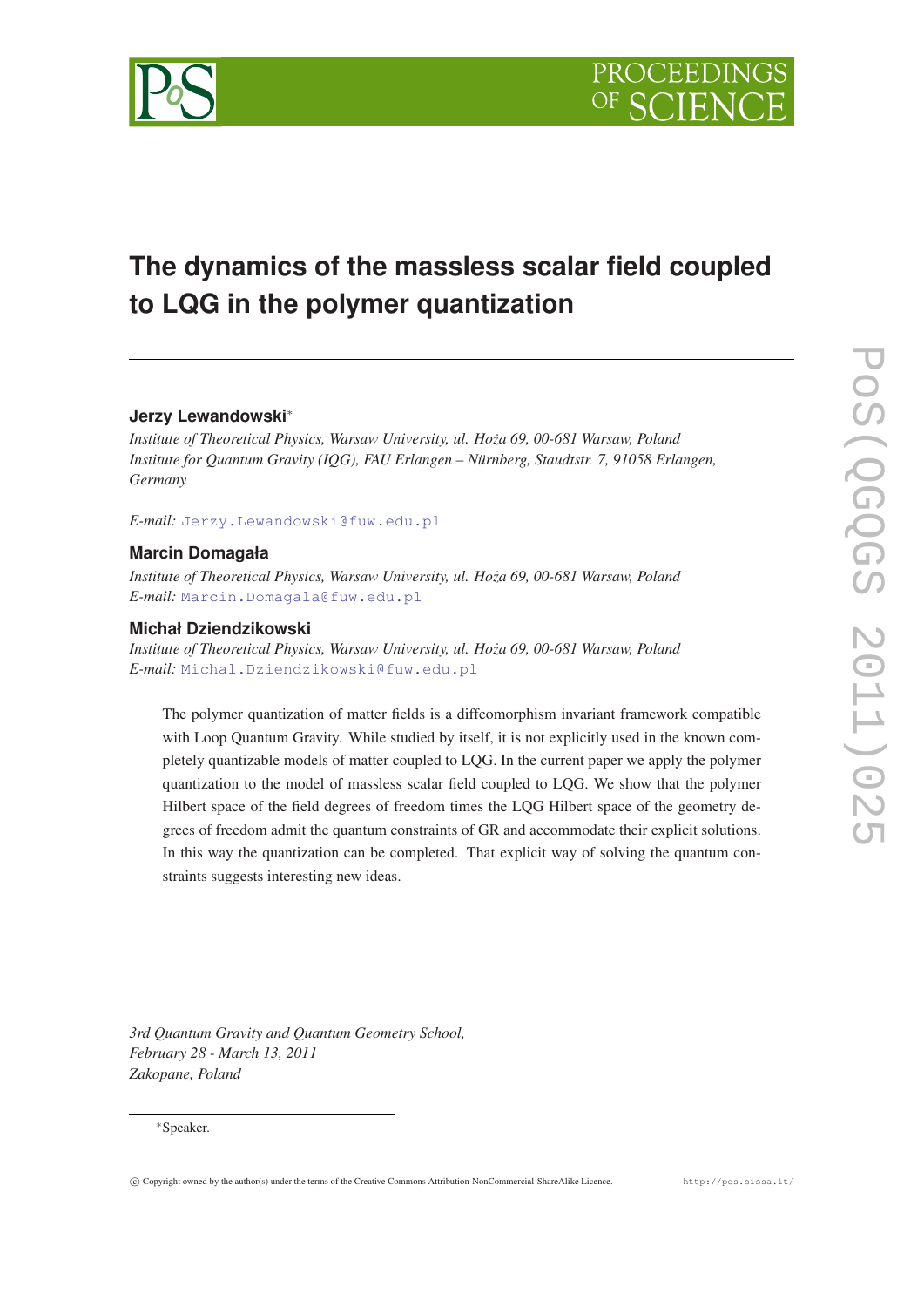# <span id="page-1-0"></span>1. Introduction

#### 1.1 Our goal

A successful quantization of the gravitational field does not complete the standard model of fundamental interactions. All the standard matter fields need to be quantized in a compatible way. In particular, the standard Fock space quantization is not available. In Loop Quantum Gravity [\[1,](#page-17-0) [2](#page-17-0), [3,](#page-17-0) [4](#page-17-0)] a new diffeomorphism invariant framework for quantum matter field operators was introduced. In particular, the scalar field is quantized according to the polymer quantization [\[5,](#page-17-0) [6,](#page-17-0) [7](#page-17-0), [8](#page-17-0), [9](#page-17-0)]. On the other hand, more recent quantum models of matter interacting with the quantum geometry of LOG seem not to need any specific quantization of a scalar field itself [[10,](#page-17-0) [11,](#page-17-0) [12](#page-18-0), [13](#page-18-0), [14\]](#page-18-0). For example, when the scalar constraint of General Relativity is solved classically, it swallows one scalar field which effectively becomes a parameter labeling the observables. Therefore, this scalar field is treated in a different way, than other fields. Another insight comes from the Loop Quantum Cosmology. Within that framework, whereas the homogeneous gravitational degrees of freedom are polymer quantized, the homogeneous scalar field is quantized in a standard Quantum Mechanics fashion. Hence, the framework is inconsistent in the way the scalar field is quantized as opposed to the gravitational field. A third example is the full LQG model of the massless scalar field coupled to gravity [\[13](#page-18-0)]. The final formulation of the model is exact and precise, the Hilbert space and the quantum physical hamiltonian are clearly defined modulo the issue of the self-adjoint extensions which is not addressed. However, the derivation that leads to that result assumes the existence of a suitable quantization of the scalar which is not used explicitly.

The goal of our current work is to show, that the polymer quantization of matter fields can be used for coupling them with LQG. We demonstrate it on two known examples of massless scalar field coupled to gravity: (i) a warming up example is the homogeneous isotropic model of Loop Quantum Cosmology [\[15](#page-18-0), [16](#page-18-0)], and (ii) the main example is the case with all the local degrees of freedom of the full Loop Quantum Gravity [[13\]](#page-18-0).

## 1.2 The Polymer quantization

We recall here the Polymer quantization. Consider an *n*-dimensional real manifold Σ (a 3D Cauchy surface in the case of GR), a real valued scalar field  $\varphi : \Sigma \to \mathbb{R}$ , the canonically conjugate momentum  $\pi$ , and the Poisson bracket

$$
\{\varphi(x), \pi(y)\} = \delta(x, y), \{\varphi(x), \varphi(y)\} = 0 = \{\pi(x), \pi(y)\}.
$$
 (1.1)

Notice, that  $\pi$  is a density of weight 1, that is, upon a change of coordinates  $(x^a) \mapsto (x'^a)$  it transforms as a measure, that is

$$
\pi(x)d^n x = \pi(x')d^n x'.\tag{1.2}
$$

A Polymer variable representing  $\pi$  is defined for every open, finite  $\mathcal{U} \subset \Sigma$ ,

$$
\pi(V) = \int_{V} d^{n}x \pi(x). \tag{1.3}
$$

A Polymer variable  $U_p$  representing  $\varphi$  is assigned to every function  $p : \Sigma \to \mathbb{R}$ 

$$
x \mapsto p_x
$$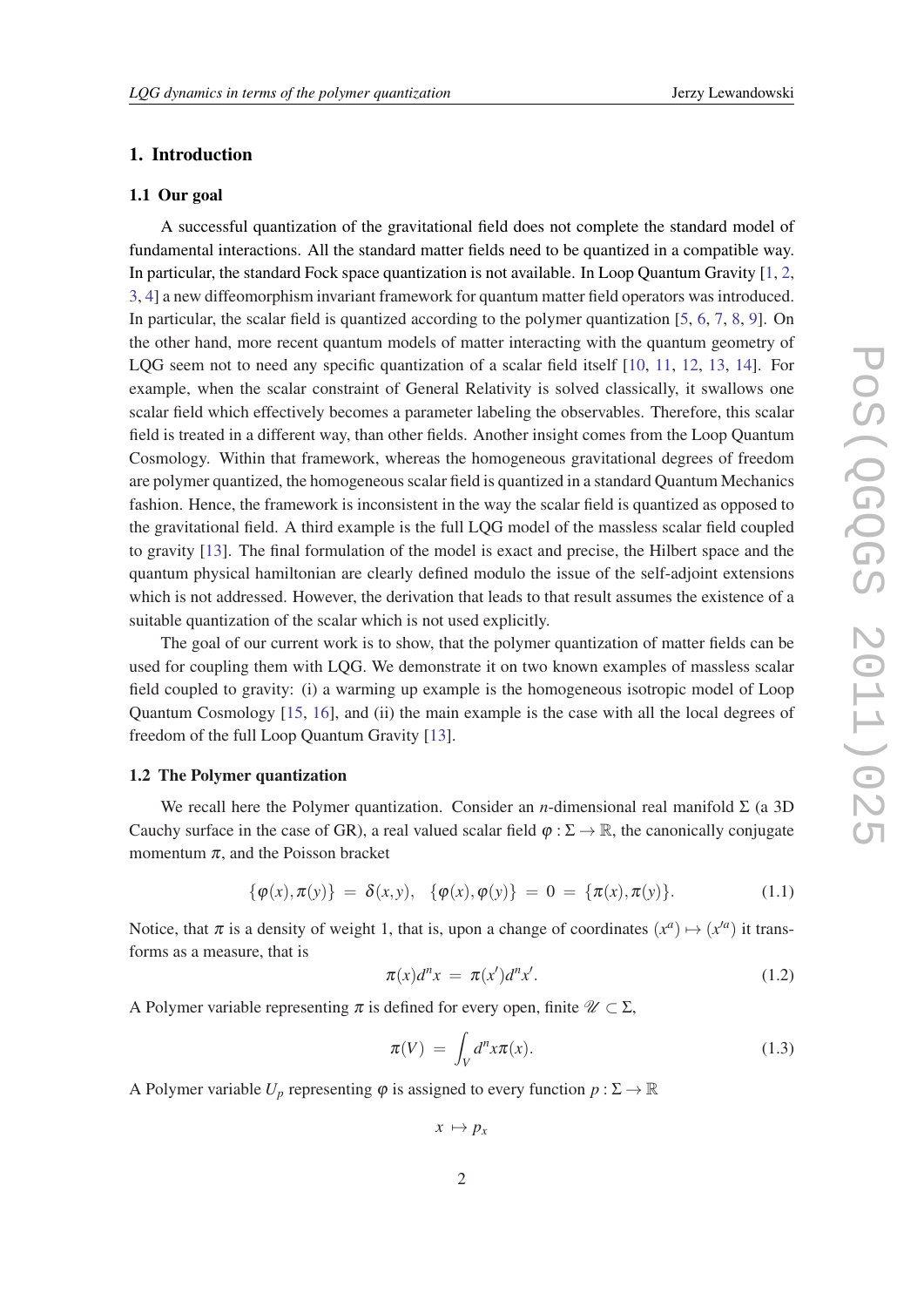<span id="page-2-0"></span>of a *finite* support,

$$
U_p(\varphi) = e^{i\sum_{x \in \Sigma} p_x \varphi(x)}.
$$
\n(1.4)

In particular

$$
U_{p=0}(\varphi) = 1. \tag{1.5}
$$

Notice, that

$$
\mathrm{supp}\, p \, = \, \{x_1, ..., x_n\}, \quad U_p(\varphi) \, = \, e^{i(p_{x_1}\varphi(x_1) + ... + p_{x_n}\varphi(x_n))} \tag{1.6}
$$

The Poisson bracket between the Polymer variables is

$$
\{U_{\pi}, \pi(V)\} = i\left(\sum_{x \in V} p_x\right) U_p, \quad \{U_p, U_{p'}\} = 0 = \{\pi(V), \pi(V')\}.
$$
 (1.7)

The Polymer quantization consists in using the following vector space

$$
\{a_1U_{p_1} + \dots + a_kU_{p_k} : a_l \in \mathbb{C}, k \in \mathbb{N}\}\tag{1.8}
$$

endowed with the following Hilbert product

$$
\left(\left.U_p\right|U_{p'}\right) = \delta_{p,p'},\tag{1.9}
$$

where the Kronecker delta takes values 0 or 1. That is we introduce the Hilbert space

$$
\mathscr{H} := \overline{\{a_1 U_{p_1} + \dots + a_k U_{p_k} : a_l \in \mathbb{C}, k \in \mathbb{N}\}}.
$$
\n(1.10)

Considered as an element of  $\mathcal{H}$ , the function  $U_p$  will be denoted by

$$
U_p =: |p\rangle. \tag{1.11}
$$

The Polymer variables give rise to the Polymer operators

$$
\hat{U}_p|p'\rangle = |p+p'\rangle, \quad \hat{\pi}(V)|p\rangle = \hbar\left(\sum_{x\in V}p_x\right)|p\rangle \tag{1.12}
$$

Hence, the values  $p_x$  taken by the function  $p$  account to the spectrum of the  $\hat{\pi}(V)$  operators. For this reason, in the quantum context we will modify the notation and write

$$
\hat{\pi}(V)|\pi\rangle = \hbar(\sum_{x\in\Sigma}\pi_x)|\pi\rangle, \qquad \hat{U}_{\pi}|\pi'\rangle = |\pi + \pi'\rangle
$$

denoting by  $\pi$  and  $\pi'$  functions of the finite support

$$
x\mapsto \pi_{x},\pi_{x}'\in\mathbb{R}.
$$

The advantage of the polymer quantization is that the diffeomorphism of  $\Sigma$  act naturally as unitary operators in the Hilbert space. This is what makes this quantization different from the standard one.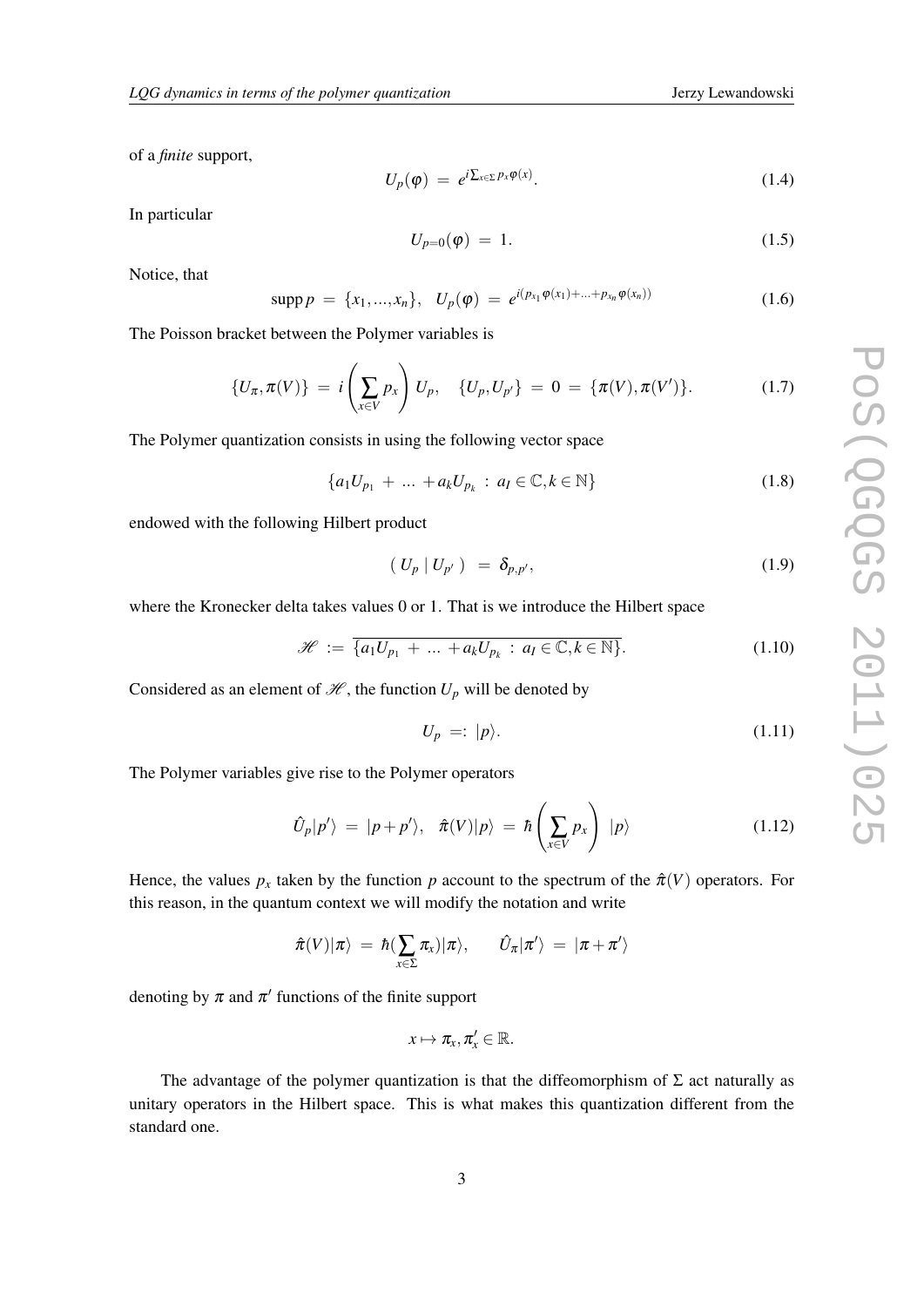<span id="page-3-0"></span>Remark *Diffeomorphism invariant quantizations of the Polymer variables were studied in [[8](#page-17-0), [9\]](#page-17-0) and a class of inequivalent quantizations parametrized by a real parameter a was found:*

$$
\hat{\pi}(V)|\pi\rangle = \hbar\left(\sum_{x\in V}\pi_x + aE(V)\right)|\pi\rangle \qquad (1.13)
$$

where  $E(V)$  is the Euler characteristics of V and  $\hat{U}_{\pi}$  is the same as above, independently on the *value of a. However, nobody has ever used any of them for*  $a \neq 0$ *.* 

There is also a 1-degree of freedom "poor man" version of the Polymer quantization that can be applied to mechanics. Consider a variable  $\Phi \in \mathbb{R}$  and the conjugate momentum  $\Pi$ , and the Poisson bracket defined by

$$
\{\Phi,\Pi\} = 1 \quad \{\Phi,\Phi\} = 0 = \{\Pi,\Pi\}.
$$

The Polymer variables are  $\Pi$  itself, and for every  $p \in \mathbb{R}$ ,

$$
\tilde{U}_{\pi}(\Phi) := e^{ip\Phi}.
$$
\n(1.14)

The Polymer quantum representation of those variables is defined in the seemingly usual way

$$
\hat{U}_{\pi}\psi(\Phi) = \tilde{U}_{\pi}(\Phi)\psi(\Phi), \quad \hat{\Pi}\psi(\Phi) = \frac{\hbar}{i}\frac{d}{d\Phi}\psi(\Phi), \tag{1.15}
$$

in an unusual Hilbert space, though

$$
\tilde{\mathscr{H}} := \overline{\{a_1 \tilde{U}_{\pi_1} + \dots + a_k \tilde{U}_{\pi_k} : a_I \in \mathbb{C}, k \in \mathbb{N}, \pi_I \in \mathbb{R}\}}
$$
(1.16)

with the Hilbert product defined such that the  $U_{\pi}$  functions are normalizable

$$
\left( \tilde{U}_{\pi} \mid \tilde{U}_{\pi'} \right) = \delta_{\pi, \pi'}.
$$
\n(1.17)

If we again denote

$$
\tilde{U}_{\pi} =: |\pi\rangle, \tag{1.18}
$$

whenever it is considered an element of  $\mathcal{H}$ , then

$$
\hat{\tilde{U}}_{\pi}|\pi'\rangle = |\pi + \pi'\rangle, \quad \hat{\Pi}|\pi\rangle = \hbar\pi|\pi\rangle. \tag{1.19}
$$

Actually, even a polymer quantum mechanics was considered in the literature [\[17](#page-18-0), [18,](#page-18-0) [19](#page-18-0)].

The polymer quantization Hilbert spaces  $\mathcal H$  and, respectively,  $\tilde{\mathcal H}$  can be obtained by suitable integrals. The poor man Hilbert product can be defined by the Bohr measure such that

$$
\int_{\mathbb{R}_{\text{Bohr}}} d\mu_{\text{Bohr}}(\Phi) e^{i\pi \Phi} = \delta_{0,\pi}
$$

where  $\mathbb{R}_{\text{Bohr}}$  stands for the Bohr compactification of the line. With certain abuse of notation we often write

$$
\tilde{\mathscr{H}} = L_2(\mathbb{\overrightarrow{R}}_{Bohr}).
$$

In the scalar field case, the polymer Hilbert product is defined by the infinite tensor product of the Bohr measures, that is the natural Haar measure defined on the group  $\mathbb{R}_{\text{Bohr}}^{\leq}$  of all the maps  $\Sigma \rightarrow \widehat{\mathbb{R}}_{\text{Bohr}}$ . So one can write

$$
\mathscr{H} = L_2(\mathbb{\overrightarrow{R}}_{Bohr}^{\Sigma}).
$$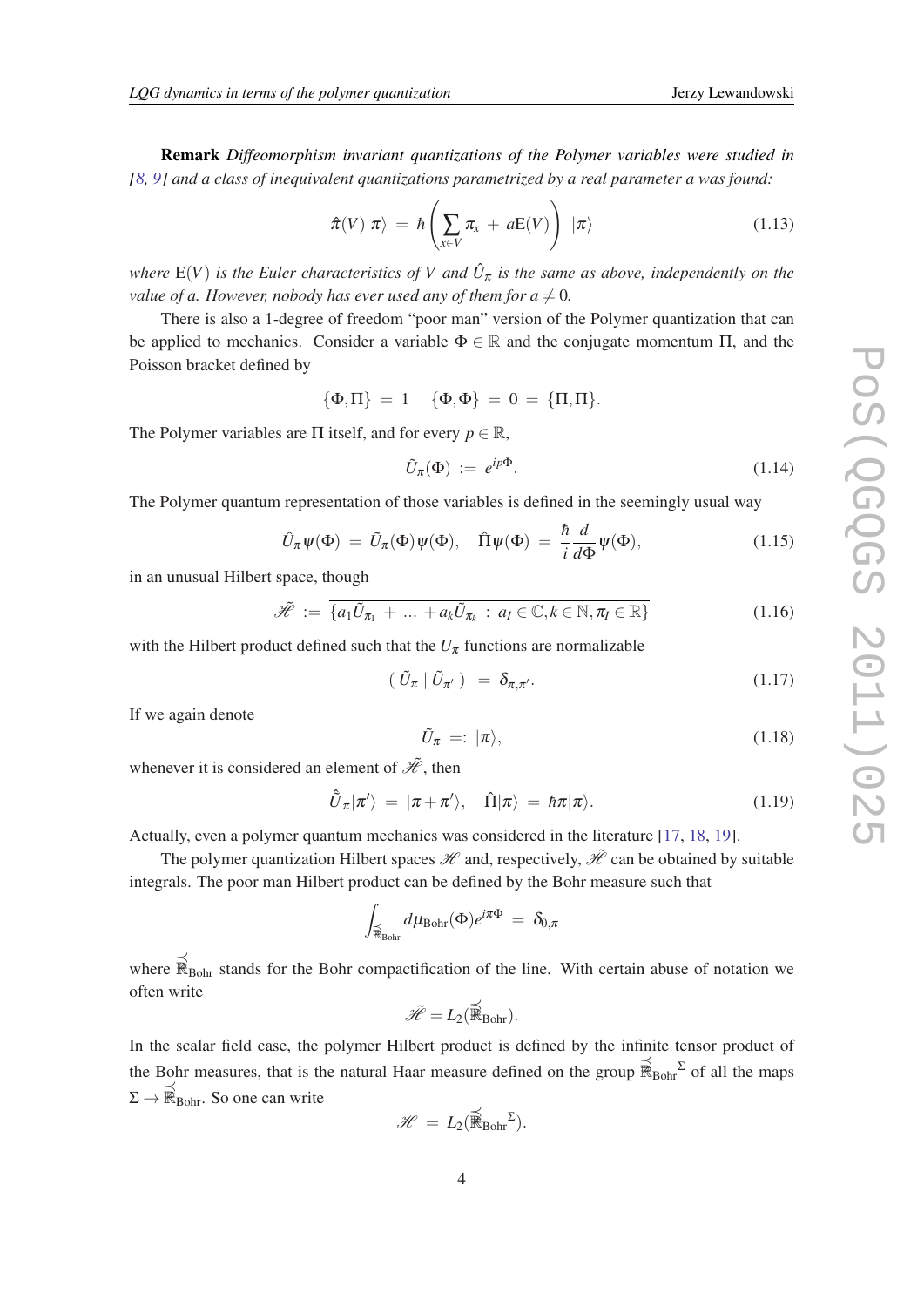# <span id="page-4-0"></span>2. A doubly Polymer Quantization of LQC.

A homogeneous and isotropic spacetime coupled to a KG scalar field is described by two real valued dynamical variables  $c, \Phi$ , and their conjugate momenta  $p_c$ , Π. The Poisson bracket  $\{\cdot, \cdot\}$  is defined by

$$
\{\Phi,\Pi\} = 1 = \{c, p_c\},\tag{2.1}
$$

whereas the remaining brackets vanish. The first variable, Φ, is the scalar field constant on the homogeneous 3-manifold  $\Sigma$ . The canonically conjugate variable  $\Pi$  is defined by a suitable integral of the momentum  $\pi$ , also constant on  $\Sigma$  by the homogeneity assumption. The variable p is proportional to the square of the scale of the universe  $(a^2)$ , and *c* to the rate of change in time  $(\dot{a})$ .

The constraints of General Relativity reduce to a single constraint, the Scalar Constraint - and the Hamiltonian of the system - which for a massless scalar field takes the following form [\[20\]](#page-18-0)

$$
C_{\pm} = \Pi \mp h(c, p_c), \tag{2.2}
$$

where *h* is by definition a positive definite expression (this is the reduction of the familiar -  $\sqrt{-2}$ √ detq*C*gr to the homogeneous isotropic gravitational fields).

According to the Wheeler de Witt quantization of this model (which was historically the first available), the both degrees of freedom are quantized in the usual way, that is the Hilbert space of the kinematical quantum states of the model is

$$
L_2(\mathbb{R})\otimes L_2(\mathbb{R}).
$$

The LQC quantization uses the holonomy variables of Loop Quantum Gravity restricted to the homogeneous isotropic solutions. The consequence is that the gravitational degree of freedom *c* ends up quantized in the Polymer way [\[22](#page-18-0)]. The scalar field, on the other hand, is quantized in the usual way. Finally, the resulting Hilbert space of the kinematical quantum states of LQC is the hybrid Hilbert space

$$
L_2(\mathbb{R}) \otimes L_2(\widehat{\overline{\mathbb{R}}}_{\text{Bohr}}).
$$

Those details were set in this way without deeper thinking, just because it works.

The goal of this section is to present a fully Polymer formulation of this LQC model in which the both variables *c* and Φ are quantized in the Polymer way in the kinematical Hilbert space

$$
\mathscr{H}_{\text{kin}} = L_2(\widehat{\mathbb{R}}_{\text{Bohr}}) \otimes L_2(\widehat{\mathbb{R}}_{\text{Bohr}}) =: \mathscr{H}_{\text{mat}} \otimes \mathscr{H}_{\text{gr}}.
$$
 (2.3)

Let  $\hat{\Pi}$  be the operator defined according to [1.19](#page-3-0) in the first factor  $\mathcal{H}_{\text{mat}}$  polymer Hilbert space and let  $\hat{h}$  be a quantum operator defined by a quantization of the term  $h(x, p)$  in the second factor  $\mathcal{H}_{gr}$  Polymer Hilbert space. Specifically, one can think of the operator defined in [[20\]](#page-18-0), or one of the wider class of operators considered in [\[21](#page-18-0)]. In fact, the operator is defined only in a suitable subspace of

$$
\mathscr{H}_{gr,h}\subset\mathscr{H}_{gr},
$$

because it involves square roots of other operators which are not positive definite, and only the positive parts of their spectra are physical. What will be important in this section is that  $\hat{h}$  is selfadjoint (it is also non-negative) in  $\mathcal{H}_{gr,h}$ . We will also have to reduce the full kinematical Hilbert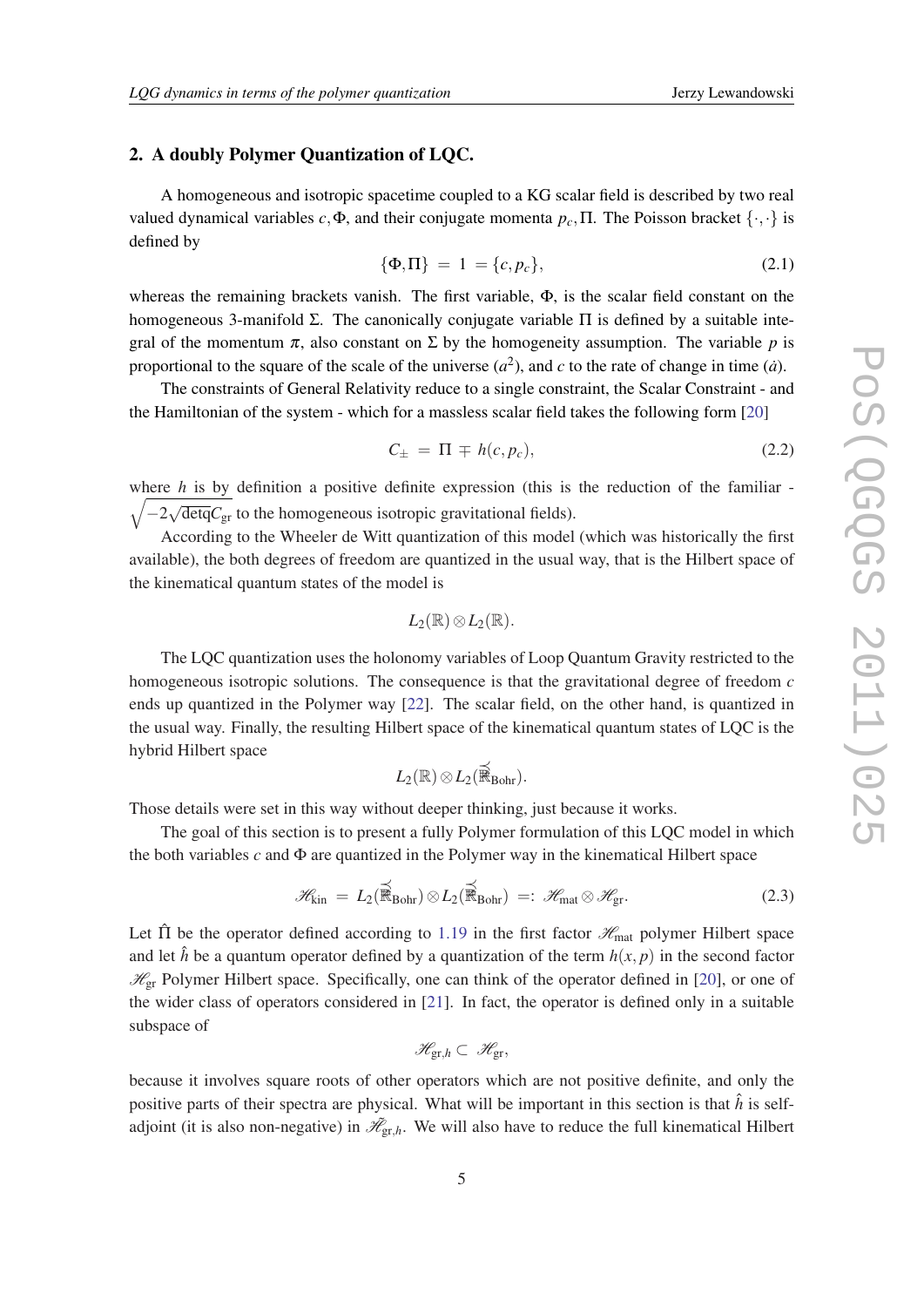<span id="page-5-0"></span>space to

$$
\tilde{\mathscr{H}}_{\text{kin},h} \,=\, \mathscr{H}_{\text{mat}} \otimes \mathscr{H}_{\text{gr},h}.
$$

The quantum constrain operator is

$$
\hat{C}_{\pm} = \hat{\Pi} \otimes id \mp id \otimes \hat{h}.
$$

The Hilbert space of the physical states is spanned by the two spaces

$$
\mathscr{H}_{\text{phys}\pm} = \mathscr{H}_{\hat{C}_{\pm}=0}
$$

of the spectral decompositions of the operators  $\hat{C}_\pm$  corresponding to 0 in the spectrum of  $\hat{C}_+$  (respectively  $\hat{C}_-$ ). As we will see below, that space consists of normalizable elements of [\(2.3\)](#page-4-0).

The main device we use is an operator  $e^{i\hat{\Phi}\otimes\hat{h}}$ . Itself, an operator  $\hat{\Phi}$  is not defined in the polymer Hilbert space, but the definition of  $e^{i\hat{\Phi}\otimes\hat{h}}$  is quite natural if we use eigenvectors of the operator  $\hat{h}$ :  $\{\psi_l : l \in L\}$ , where *L* is a label set. In  $\mathcal{H}_{kin}$  we consider the simultaneous eigenvectors of id⊗ $\hat{h}$ and  $\hat{\Pi} \otimes id$ , that is

$$
\{|\pi\rangle\otimes\psi_l\;:\;\pi\in\mathbb{R},l\in L\}.
$$

Define

$$
e^{i\hat{\Phi}\otimes\hat{h}}|\pi\rangle\otimes\psi_l\;:=\;e^{ih_l\hat{\Phi}}\otimes\mathrm{id}|\pi\rangle\otimes\psi_l\;=\;|\pi+h_l\rangle\otimes\psi_l.\tag{2.4}
$$

This operator preserves the norm, and admits inverse, namely

$$
e^{-i\hat{\Phi}\otimes\hat{h}}|\pi\rangle\otimes\psi_l\;:=\;e^{-ih_l\hat{\Phi}}\otimes\mathrm{id}|\pi\rangle\otimes\psi_l\;=\;|\pi-h_l\rangle\otimes\psi_l.
$$

Therefore, it is a unitary operator in  $\mathcal{H}_{\text{kin},h}$ .

The next step in the derivation of the physical states, their Hilbert space, and the Dirac observables is to notice that

$$
\hat{C}_{\pm} = \hat{\Pi} \mp \hat{h} = e^{\pm i \hat{\Phi} \otimes \hat{h}} \hat{\Pi} e^{\mp i \hat{\Phi} \otimes \hat{h}}.
$$

For clarity, let us fix a sign in  $\hat{C}_{\pm}$  and consider first, say,  $\hat{C}_{+}$ . Indeed, it follows that the spectral decomposition of  $\hat{C}_+$  is obtained from the spectral decomposition of  $\hat{\Pi}$ . In particular, the Hilbert space corresponding to 0 in the spectrum of  $\hat{C}_+$  is obtained from the Hilbert space of the decomposition of  $\hat{\Pi} \otimes \text{id}$  corresponding to 0 in the spectrum, that is

$$
\mathscr{H}_{\text{phys}+}\,=\,e^{i\hat{\Phi}\otimes\hat{h}}\left(|0\rangle\otimes\mathscr{H}_{\text{gr,h}}\right)\;\subset\;\mathscr{H}_{\text{kin},h}.
$$

Secondly, it follows that

$$
[\hat{\mathscr{O}},\hat{C}_+]\,=\,0\,\Leftrightarrow [e^{-i\hat{\Phi}\otimes\hat{h}}\hat{\mathscr{O}}e^{i\hat{\Phi}\otimes\hat{h}},\hat{\Pi}\otimes\mathrm{id}]\,=\,0.
$$

The general solution for a Dirac observable is a function of the following basic solutions

$$
\hat{\mathscr{O}}_{\hat{L}}^+ = e^{i\hat{\Phi}\otimes\hat{h}}\mathrm{id}\otimes\hat{L}e^{-i\hat{\Phi}\otimes\hat{h}}, \quad \text{or} \quad \hat{\mathscr{O}} = \hat{\Pi}\otimes\mathrm{id}.
$$

The second option above, however, on  $\mathcal{H}_{\text{phys}+}$  reduces to

$$
\hat{\Pi} \otimes id = id \otimes \hat{h} = \hat{\mathscr{O}}_{\hat{h}}^+.
$$
\n(2.5)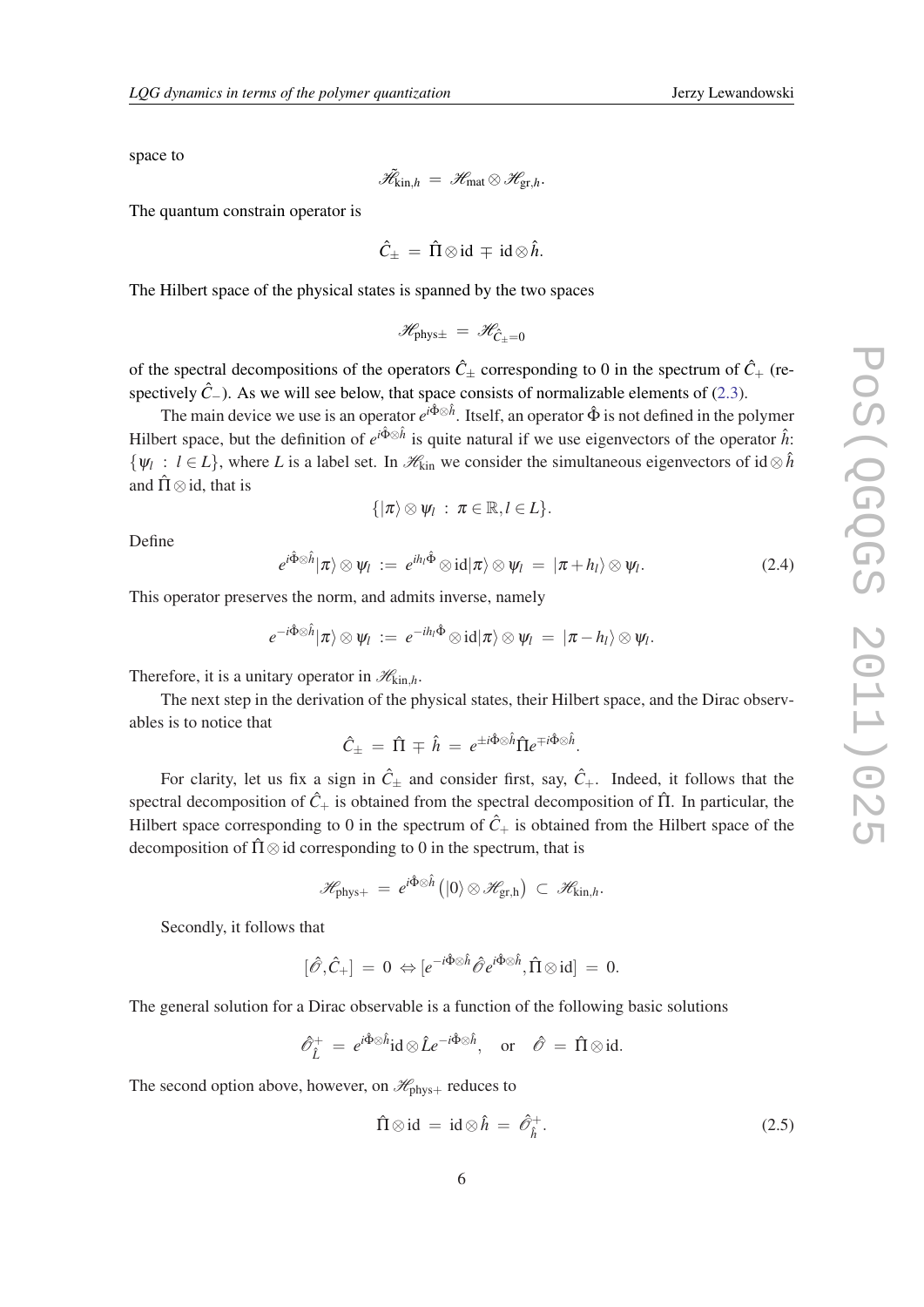Next, we repeat the same construction for  $\hat{C}_-$ , derive  $\mathscr{H}_{\text{phys},-}$ , and the observables  $\hat{\mathscr{O}}_L^-$ .

The spaces  $\mathcal{H}_{\text{phys}}^{\pm}$  correspond to the non-negative/non-positive eigenvalues of the scalar field momentum  $\hat{\Pi}$ . They span a subspace

$$
\mathscr{H}_{phys} \subset \mathscr{H}_{kin}.
$$

If  $\hat{h}$  is bounded from zero (for example for negative cosmological constant), then

$$
\mathscr{H}_{\text{phys}}\,=\,\mathscr{H}_{\text{phys}+}\,\oplus\,\mathscr{H}_{\text{phys}-}.
$$

Otherwise,  $\mathcal{H}_{phys+} \cap \mathcal{H}_{phys-}$  is the subspace of states  $|\pi = 0\rangle \otimes |h_l = 0\rangle$ . In both cases, the observables  $\hat{\mathcal{O}}_L^+$  and  $\hat{\mathcal{O}}_L^-$  are consistent on the overlap and give rise to observables defined on  $\mathscr{H}_{\text{phys}}$ ,

$$
\hat{\partial}_{\hat{L}}|_{\mathscr{H}_{\text{phys},\pm}} = \hat{\partial}_{\hat{L}}^{\pm}.
$$
\n(2.6)

This result agrees with the known in the literature LQC model constructed by the hybrid quantization, but it is quantized by applying consequently the Polymer quantization to the both matter and gravity. This result generalizes in the obvious way to the homogeneous non-isotropic models, because the Hilbert space of the scalar field is insensitive on that generalization.

#### 3. The polymer quantization of LQG

We turn now to the main subject of this work, the scalar field coupled to the gravitational field. This section should be read as a continuation of the lecture notes . From Classical To Ouantum Gravity: Introduction to Loop Quantum Gravity " by Hanno Sahlmann and Kristina Giesel [[23\]](#page-18-0), another part of the current proceedings.

The canonical field variables are defined on a 3-manifold  $\Sigma$ . They are the scalar field  $\varphi$  and its momentum  $\pi$  introduced above in Section [1.2,](#page-1-0) and the Ashtekar-Barbero variables  $A_a^i$  and  $E_b^j$ *b* .

The kinematical Hilbert space for the quantum scalar field [\(1.8](#page-2-0)) will be denoted here by  $\mathcal{H}_{kin,mat}$ . The kinematical Hilbert space for the quantum gravitational field introduced in Section 3.1 of [[23](#page-18-0)] out of the cylindrical functions of the variable *A* (connection), will be denoted here by  $\mathcal{H}_{kin,gr}$ . The kinematical Hilbert space for the system is

$$
\mathcal{H}_{\text{kin}} = \mathcal{H}_{\text{kin,mat}} \otimes \mathcal{H}_{\text{kin,gr}},\tag{3.1}
$$

and its elements are functions

$$
(\varphi,A)\,\mapsto\psi(\varphi,A).
$$

#### 3.1 The Yang-Mills gauge transformations and the Gauss constraint

Classically, the theory is constrained by the first class constraints: the Gauss constraint, the vector constraint and the scalar constraint.

The quantum Gauss constraint operator id⊗ $\mathscr{G}(\Lambda)$ , acts on the gravitational degrees of freedom where the operator  $\hat{\mathscr{G}}(\Lambda)$  is defined for every  $\Lambda : \Sigma \to \mathfrak{su}(2)$  in Section 3.2.1 of [[23\]](#page-18-0). The operator induces the unitary group of the "Yang-Mills gauge transformations" acting in  $\mathcal{H}_{\text{kin,gr}}$ ,

$$
\psi \mapsto U^{\mathcal{G}}(a)\psi, \qquad U^{\mathcal{G}}(a)\psi(\varphi, A) = \psi(\varphi, a^{-1}Aa + a^{-1}da). \tag{3.2}
$$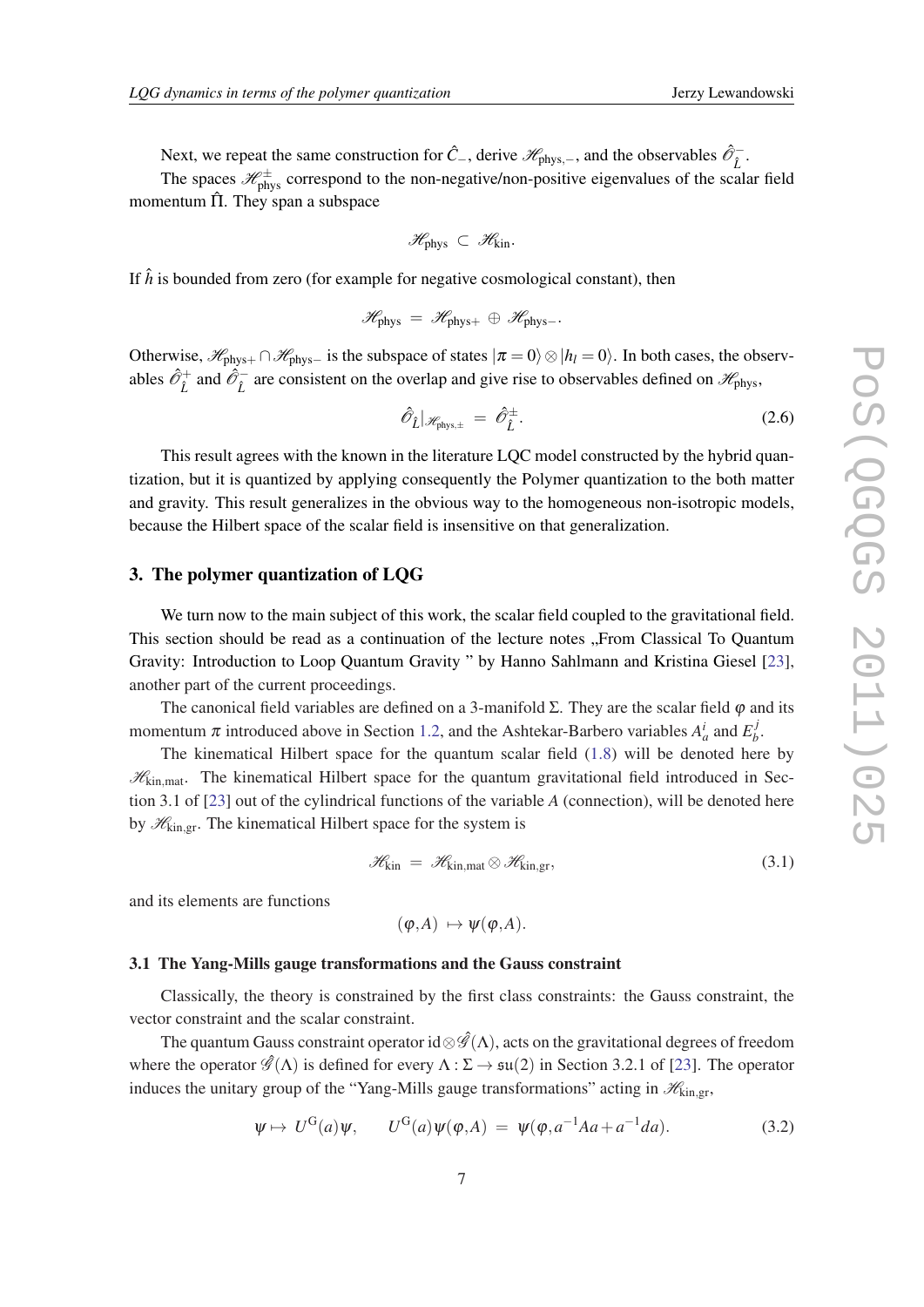<span id="page-7-0"></span>The space of solutions to the Gauss constraint in  $\mathcal{H}_{\text{kin,gr}}$  was characterized at the end of Section 3.3.1 in [[23\]](#page-18-0) (and denoted by  $\mathcal{H}_{kin}^G$ ). In the current paper, we will be denoting it by  $\mathcal{H}_{kin,gr}^G$ . The space of the solutions to the quantum Gauss constraint in  $\mathcal{H}_{kin}$  is

$$
\mathcal{H}_{\text{kin}}^G = \mathcal{H}_{\text{kin,mat}} \otimes \mathcal{H}_{\text{kin,gr}}^G.
$$
 (3.3)

This is a subspace of  $\mathcal{H}_{kin}$  which consists of the elements invariant with respect to the Yang-Mills gauge transformations. In terms of the generalized spin-networks, this subspace is the completion of the span of the subspaces  $\mathcal{H}_{\gamma,\vec{j},\vec{l}=0}$ . There is an equivalent constructive definition of the solutions called the group averaging. It consists in integration with respect to the gauge transformations

$$
\psi \mapsto \int \prod_{x \in \Sigma} da(x) \psi(\varphi, a^{-1}Aa + a^{-1}da)
$$

This kind of integral usually would be defined only "formally". However, if  $A \mapsto \psi(\varphi, A)$  is a function cylindrical with respect to a graph  $\gamma$  embedded in  $\Sigma$ , then the Yang-Mills gauge transformations act at the nodes  $n_1, ..., n_N$  of  $\gamma$ , in the sense that

$$
\psi(\varphi, a^{-1}Aa + a^{-1}da) = f(\varphi, A, a(n_1), ..., a(n_N)).
$$

Therefore,

$$
\int \prod_{x \in \Sigma} da(x) \psi(\varphi, a^{-1}Aa + a^{-1}da) = \int da(n_1)...da(n_N) \psi(\varphi, a^{-1}Aa + a^{-1}da) \tag{3.4}
$$

is actually well defined. This definition of solutions to the Gauss constraint admits interesting generalization to the vector constraint.

Before solving the quantum vector constraint, we decompose the Hilbert space suitably. To every finite set of points

$$
X = \{x_1, ..., x_k\} \subset \Sigma,
$$
\n(3.5)

there is naturally assigned a subspace spanned by the states  $|\pi\rangle \in \mathcal{H}_{kin}$  mat such that the support of the function  $\pi : \Sigma \to \mathbb{R}$  is exactly X

$$
\mathscr{D}_X = \text{Span}\left(|\pi\rangle \in \mathscr{H}_{\text{kin},\text{mat}} : \text{supp}(\pi) = X\right). \tag{3.6}
$$

The polymer Hilbert space  $\mathcal{H}_{kin,mat}$  is the completion of an orthonormal sum of those subspaces

$$
\mathscr{H}_{\text{kin,mat}} = \overline{\bigoplus_{X \subset \Sigma \; : \; |X| < \infty} \mathscr{D}_X}.
$$
\n(3.7)

We will be precise about the domains of introduced maps, therefore we distinguish here explicitly between the span or infinite direct sum and the completion thereof.

The Hilbert space  $\mathcal{H}_{kin,gr}^G$  of the gravitational degrees of freedom is also decomposed into orthogonal subspaces labeled by admissible graphs embedded in  $\Sigma$  (see the end of Section 3.3.1 of [[23\]](#page-18-0))

$$
\mathcal{H}_{\text{kin,gr}}^{G} = \overline{\bigoplus_{\gamma} \mathcal{D}_{\gamma}^{\prime G}} \tag{3.8}
$$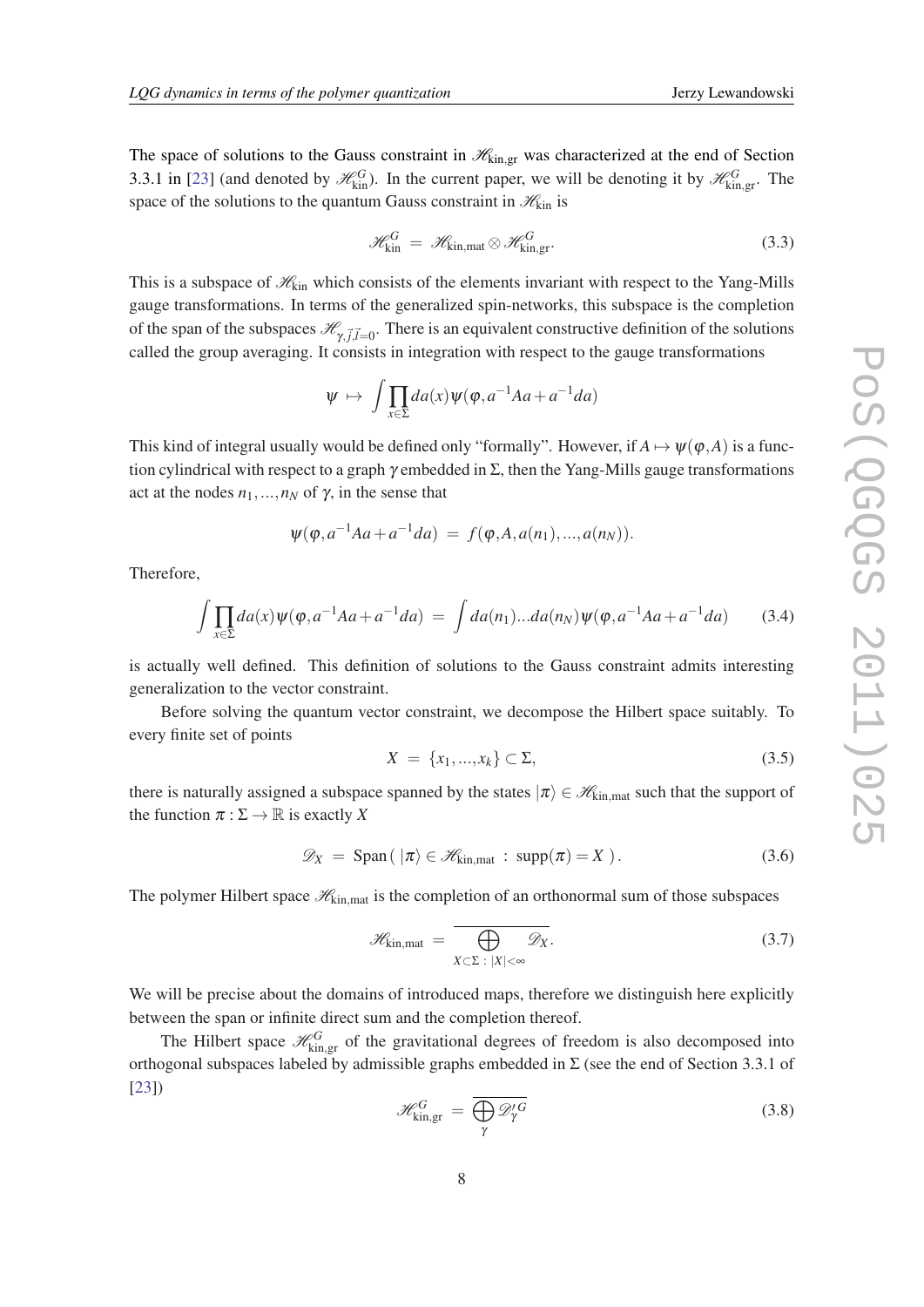where  $\gamma$  runs through the set of embedded graphs in  $\Sigma$  admissible in the sense, that do not contain any 2-valent node that can be obtained splitting a single link and possibly reorienting the resulting new links, and

$$
\mathcal{D}_{\gamma}^{\prime G} = \bigoplus_{\vec{j}} \mathcal{H}_{\gamma, \vec{j}, \vec{l}=0} \tag{3.9}
$$

where each  $\vec{j}$  is a coloring of the links by irreducible non-trivial representations of SU(2). The labeling  $\vec{l}$ , in general case, labels the nodes of  $\gamma$  by irreducible representations of SU(2), in this case it is the trivial representation. The sum includes the empty graph  $\emptyset$ . A cylindrical function with respect to the empty graph is a constant function.

The two decompositions are combined into the decomposition of the total Hilbert space

$$
\mathscr{H}_{\rm kin}^G = \overline{\bigoplus_{(X,\gamma)} \mathscr{D}_X \otimes \mathscr{D}'^G_{\gamma}}.
$$
\n(3.10)

The uncompleted space

$$
\mathscr{D}_{\rm kin}^G := \bigoplus_{(X,\gamma)} \mathscr{D}_X \otimes \mathscr{D}'^G_\gamma,
$$

will be an important domain in what follows.

#### 3.2 Diffeomorphisms and the vector constraint

The diffeomorphisms of  $\Sigma$  act naturally in  $\mathcal{H}_{kin}$ ,

$$
\text{Diff} \ni \phi \mapsto U(\phi) \in U(\mathcal{H}_{\text{kin}}),\tag{3.11}
$$

as the kinematical quantum states are functions of  $A$  and  $\phi$ ,

$$
U(\phi)\psi(\varphi,A) = \psi(\phi^*\varphi,\phi^*A). \tag{3.12}
$$

The only diffeomorphism invariant element of  $\mathcal{H}_{kin}$  is

 $\Psi(\varphi, A) = \text{const.}$ 

However, the analogous to [\(3.4](#page-7-0)) averaging with respect to the diffeomorphisms produces a larger than 1-dimensional Hilbert space, containing also "non-normalizable" states. They become normalizable with respect to a natural Hilbert product. The diffeomorphism averaging in the matter free case is discussed in detail in [[23\]](#page-18-0). Now we need to discuss it more closely in the case with the scalar field.

For each of the subspaces  $\mathscr{D}_X \otimes \mathscr{D}'_Y^G$  introduced above, denote by TDiff<sub>*X*,*γ*</sub> the set of the diffeomorphisms which act trivially in  $\mathscr{D}_X\otimes \mathscr{D}_\gamma'^G$ . It is easy to see that  $\mathrm{TDiff}_{X,\gamma}$  consists of diffeomorphisms  $\phi$  such that

$$
\phi|_X = id, \text{ and } \phi(\ell) = \ell \text{ for every link } \ell \text{ of } \gamma,
$$
\n(3.13)

where we recall that the links are oriented, and the orientation has to be preserved as well. We will average with respect to the group of orbits

$$
\text{Diff/TDiff}_{X,\gamma}.\tag{3.14}
$$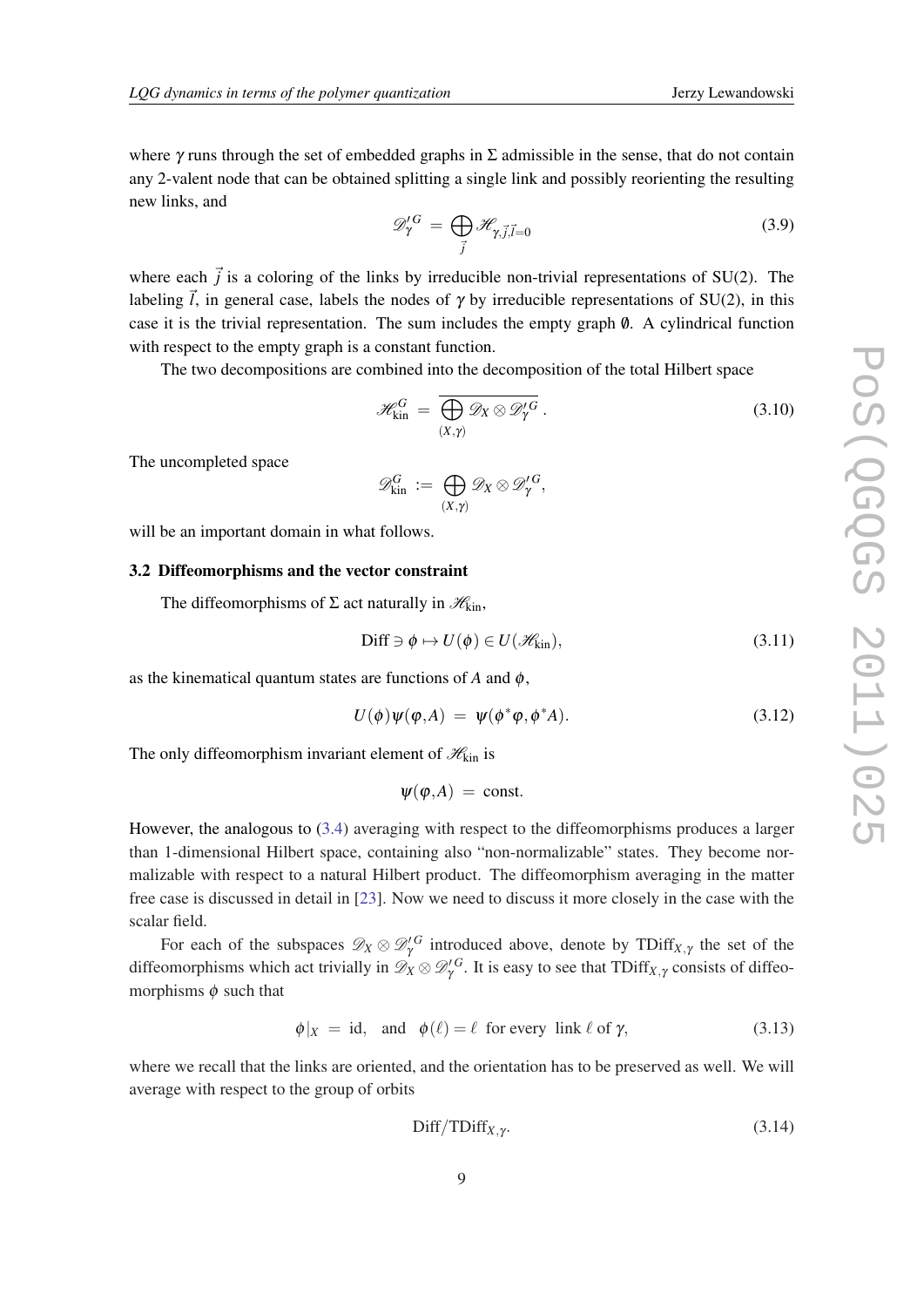Given  $\psi \in \mathscr{D}_X \otimes \mathscr{D}'^G_\gamma$ , what is averaged is the dual state  $\langle \psi |$ , that is the linear functional on  $\mathscr{H}_{kin}^G$ ,

$$
\langle \psi|:\; \psi'\;\mapsto\; (\psi|\psi')_{kin}.
$$

The averaging formula is simple:

$$
\mathscr{D}_X \otimes \mathscr{D}'^G_\gamma \ni \psi \mapsto \langle \psi | \mapsto \frac{1}{n_{X,Y}} \sum_{[\phi] \in \text{Diff/TDiff}_{X,Y}} \langle U(\phi) \psi | =: \eta(\psi), \tag{3.15}
$$

where the factor  $\frac{1}{n_{X,Y}}$  will be fixed below. The result of the averaging is a linear functional

$$
[\eta(\psi)](\psi')\,=\,\frac{1}{n_{X,\gamma}}\sum_{[\phi]\in{\rm Diff/TDiff}_{X,\gamma}}\big(U(\phi)\psi|\psi'\big)_{\rm kin}\,.
$$

Indeed, given  $\psi$  and  $\psi'$  the sum on the RHS contains only finite number of nonzero terms, therefore the formula defines a linear functional  $\eta(\psi)$ . This functional is invariant with respect to the action of the diffeomorphisms in  $\mathscr{H}_{\rm kin}.$  The map  $\eta$  is defined for all the subspaces  $\mathscr{D}_X\otimes\mathscr{D}'^G_\gamma$  and extended by the linearity to their orthogonal sum  $\mathscr{D}_{kin}^G$ . As in the matter free case [[23\]](#page-18-0), one can also consider the subgroup  $\text{Diff}_{X,\gamma}$  of the diffemorphisms preserving the subspace  $\mathscr{D}_X \otimes \mathscr{D}'^G_Y$ . It gives rise to the symmetry group

$$
GS_{X,\gamma} := \text{Diff}_{X,\gamma}/\text{TDiff}_{X,\gamma} \tag{3.16}
$$

which is finite. We fix the number  $n_{X,Y}$  in the definition of  $\eta$  to be

$$
n_{X,\gamma} := |\mathbf{G} \mathbf{S}_{X,\gamma}| < \infty. \tag{3.17}
$$

The image of  $\eta$  will be denoted as follows

$$
\mathscr{D}_{\mathrm{Diff}}^G\,:=\,\eta(\mathscr{D}_{\mathrm{kin}}^G).
$$

The new scalar product in  $\mathscr{D}_{\text{Diff}}^G$  is

$$
(\eta(\psi) | \eta(\psi'))_{\text{Diff}} := [\eta(\psi)](\psi'). \tag{3.18}
$$

This completes the construction of the Hilbert space of the solutions to the vector constraint

$$
\mathcal{H}_{\text{Diff}}^G = \overline{\eta(\mathcal{D}_{\text{kin}}^G)}\,. \tag{3.19}
$$

With this choice of  $n_{X,Y}$ , the map  $\eta$  projects  $\psi$  orthogonally onto the subspace of  $\mathscr{D}_X\otimes \mathscr{D}'^G_Y$  consisting of the elements symmetric with respect to the symmetries of  $(X, \gamma)$ , and next unitarily embeds in  $\mathcal{H}_{\text{Diff}}^G$ . More generally, for

$$
\psi_I \in \mathscr{D}_{X_I} \otimes \mathscr{D}'^G_{\gamma_I}, \quad I=1,2
$$

the scalar product can be written in the following way

$$
(\eta(\psi_1) | \eta(\psi_2))_{\text{Diff}} = \delta_{[X_1, \gamma_1], [X_2, \gamma_2]}(\psi_1 | P_{X_2, \gamma_2} \psi_2)_{\text{kin}},
$$
\n(3.20)

where:  $[X, \gamma]$  is the class of pairs  $(X', \gamma')$  diffeomorphically equivalent to a given pair  $(X, \gamma)$ ,  $\delta_{[X_1,\gamma_1],[X_2,\gamma_2]}$  stands for the Kronecker delta, and

$$
P_{X_2,\gamma_2} \,:\, \overline{\mathscr{D}_{X_2} \otimes \mathscr{D}_{\gamma_2}^{\prime\,G}} \rightarrow \overline{\mathscr{D}_{X_2} \otimes \mathscr{D}_{\gamma_2}^{\prime\,G}}
$$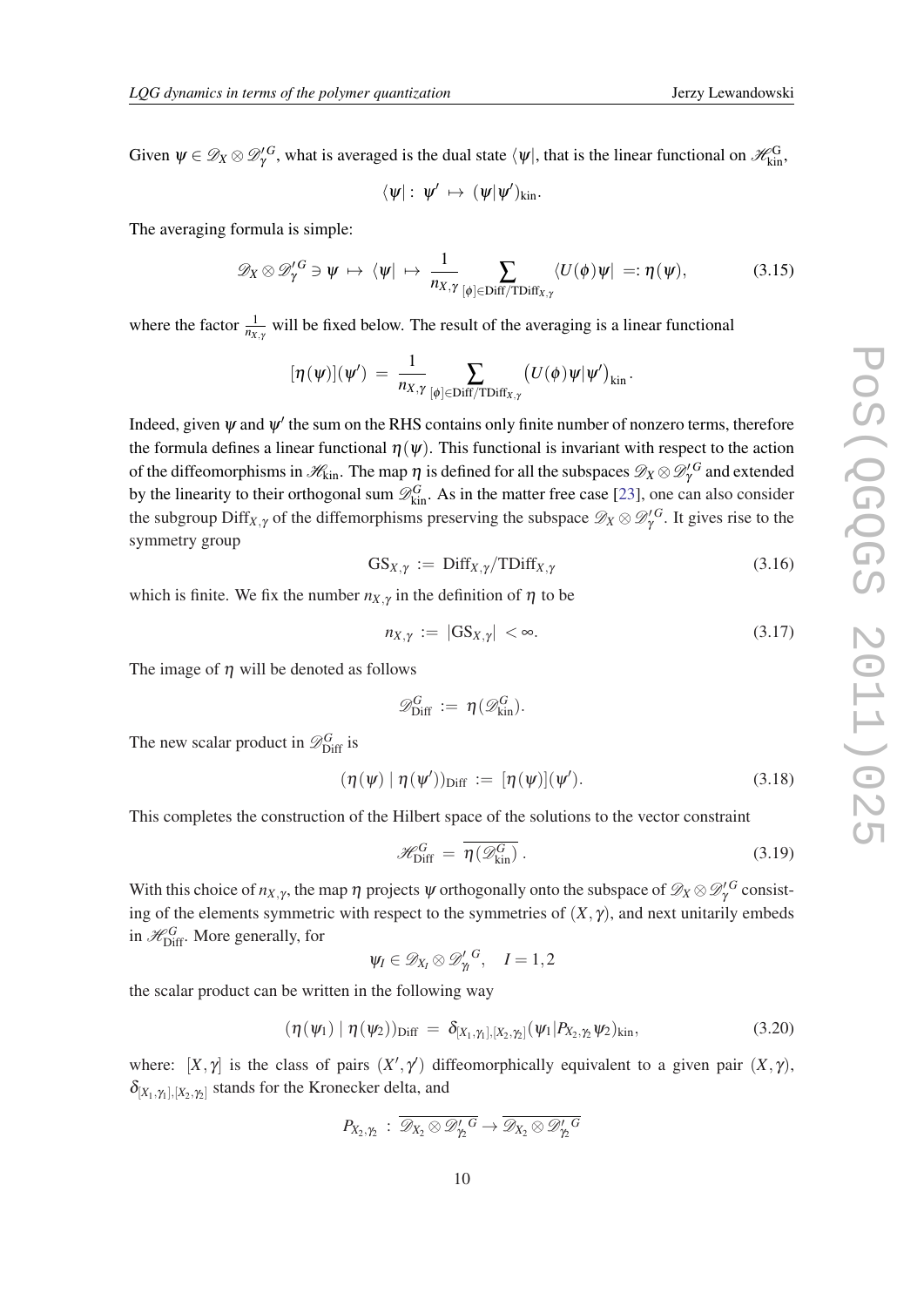<span id="page-10-0"></span>is the orthogonal projection onto the subspace of states symmetric with respect to the group  ${\rm GS}_{X_2,\gamma_2}.$ 

The space  $\mathcal{H}_{\text{Diff}}^G$  is our Hilbert space of solutions to the quantum Gauss and quantum diffeomorphisms constraints. On the other hand, each element of  $\mathcal{H}_{Diff}^G$  is a linear functional defined on  $\mathscr{D}_{\rm kin}^G$ 

$$
\mathcal{H}_{\text{Diff}}^G \subset \left(\mathcal{D}_{\text{kin}}^G\right)^* \tag{3.21}
$$

where the right hand side is the space of the linear functionals  $\mathcal{D}_{kin}^G \to \mathbb{C}$ . We still use that extra structure intensively. In particular, an operator

$$
\hat{\mathscr{O}}: \mathscr{D}_{\rm kin}^G\rightarrow \mathscr{D}_{\rm kin}^G
$$

will be pulled back to the dual operator

$$
\hat{\mathscr{O}}^*: \mathscr{D}_{\mathrm{Diff}}^G \to (\mathscr{D}_{\mathrm{kin}}^G)^*.
$$

#### 3.3 The scalar constraint

In the Hilbert space  $\mathcal{H}_{\text{Diff}}^G$  of solutions of the quantum Gauss and vector constraint, we impose the quantum scalar constraint

$$
(\hat{\pi}(x)^{*} - \hat{h}(x))\Psi = 0.
$$
 (3.22)

In [[13,](#page-18-0) [23](#page-18-0)] it is argued that a general solution can be derived if one is able to introduce an operator

$$
\exp i \int d^3x \hat{\varphi}(x) \hat{h}(x) : \mathcal{H}_{\text{Diff}}^G \to \mathcal{H}_{\text{Diff}}^G
$$

of suitable, but quite natural, properties. We will define now such an operator in the very space  $\mathcal{H}_{\text{Diff}}^G$  and see that it does have the desired properties.

# **3.3.1 Extra structure needed for**  $\hat{h}(x)$

To deal with the operator (distribution)  $\hat{h}(x)$  we will need more structure. For each graph  $\gamma$  its set of nodes will be denoted by  $\gamma^0$ . For every of the subspaces  $\mathscr{D}_X \otimes \mathscr{D}'_Y^G$  (modulo the diffeomorphisms) it is convenient to consider the subgroup

$$
\mathrm{Diff}_{X\cup\gamma^0}
$$

of Diff set by the diffeomorphisms which act as identity on the set *X* as well as on the set  $\gamma^0$  of the nodes of γ. We repeat the construction of the averaging for the diffeomorphisms  $\text{Diff}_{X\cup Y^0}$ ,

$$
\mathscr{D}_X \otimes \mathscr{D}'^G_\gamma \ni \psi \mapsto \tilde{\eta}(\psi) = \frac{1}{\tilde{n}_{X,\gamma}} \sum_{[\phi] \in \text{Diff}_{X \cup \gamma^0}/\text{TDiff}_{X,\gamma}} \langle U(\phi) \psi | \tag{3.23}
$$

where the number  $\tilde{n}_{X,Y}$  will be fixed later to be consistent with another map  $\tilde{\eta}$  introduced below. For example, if  $\psi \in \mathscr{D}_X \otimes \mathscr{D}'^G_Y$  is a simple tensor product

$$
|\psi\> = \langle\pi|\!\otimes\! f_\gamma\>
$$

then,

$$
\tilde{\eta}(\psi) = \frac{\langle \pi |}{\tilde{n}_{X,\gamma}} \otimes \sum_{[\phi] \in \text{Diff}_{X \cup \gamma^0}/\text{TDiff}_{X,\gamma}} \langle U(\phi) f_{\gamma} |.
$$
\n(3.24)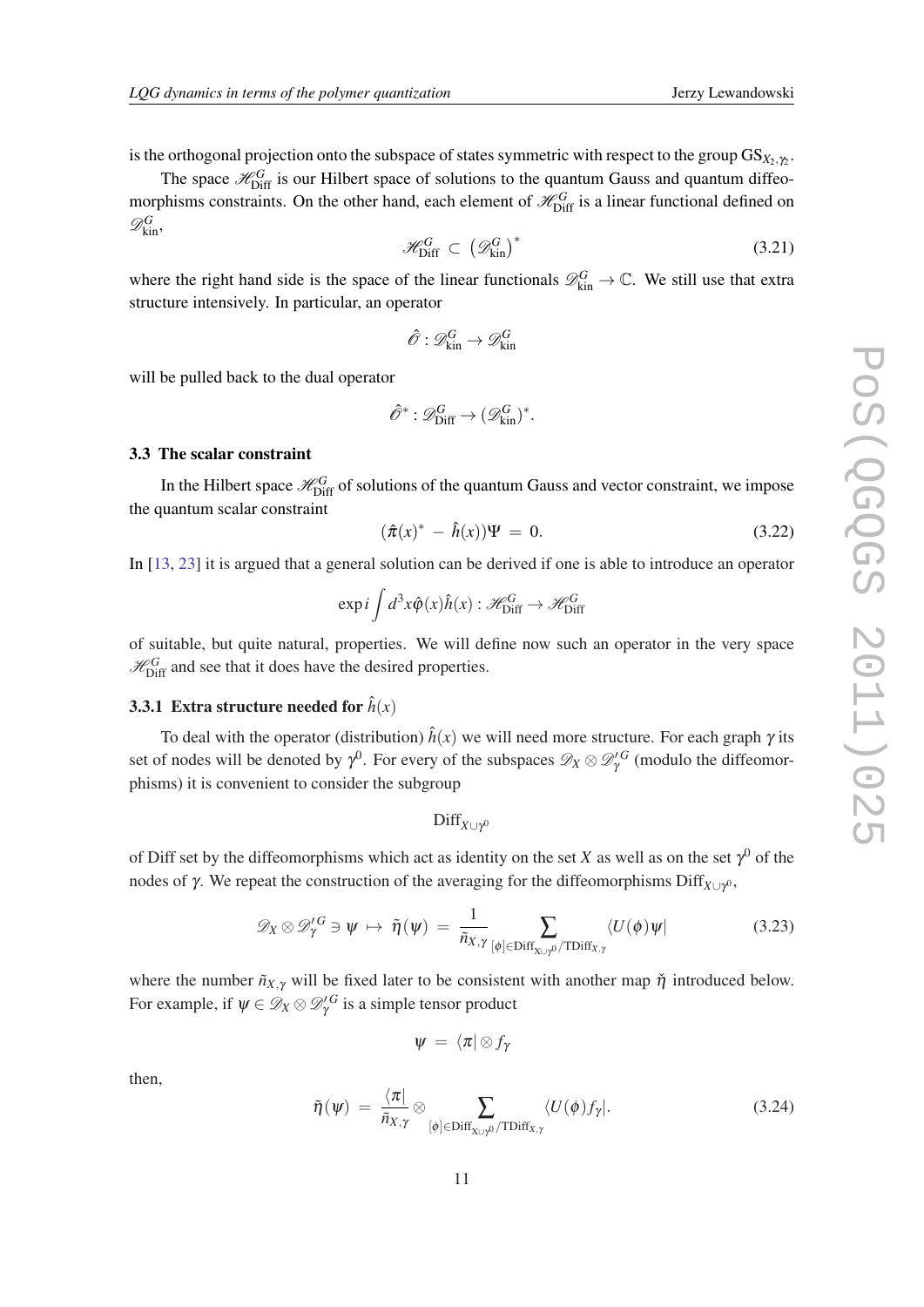Given a finite set *Y*  $\subset \Sigma$ , we consider all the spaces  $\mathscr{D}_X \otimes \mathscr{D}_Y$  such that

$$
X\cup \gamma^0 = Y,
$$

combine them into the space

$$
\bigoplus_{(X,\gamma)} \mathscr{D}_X \otimes \mathscr{D}'^G_\gamma,
$$

and combine the maps  $\tilde{\eta}$  to a linear map

$$
\tilde{\eta}: \bigoplus_{(X,\gamma)} \mathscr{D}_X \otimes \mathscr{D}'^G_{\gamma} \rightarrow \left(\mathscr{D}'^G_{\mathrm{kin}}\right)^*,
$$

and endow the image of this map

$$
\mathscr{D}^G_{\mathrm{Diff}_Y} \,:=\, \tilde{\eta}\left(\bigoplus_{(X,\gamma)} \mathscr{D}_X \otimes \mathscr{D}'^G_{\gamma} \right),
$$

with a scalar product

$$
(\tilde{\eta}(\psi_1)|\eta(\tilde{\psi}_2))_{Diff_Y}\,:=\,[\tilde{\eta}(\psi_1)](\psi_2).
$$

In this way we obtain the Hilbert space

$$
\mathscr{H}_{\mathrm{Diff}_Y}^G \,=\, \overline{\mathscr{D}_{\mathrm{Diff}_Y}^G},
$$

that is needed to deal with the  $\hat{h}(x)$  operator.

The original averaging map  $\eta$  for  $\psi \in \mathscr{D}_X \otimes \mathscr{D}_\gamma^G$  can be written as averaged  $\tilde{\eta}$ ,

$$
\eta(\psi) \,=\, \frac{1}{|Y|!} \sum_{[\phi]\in \text{Diff}/\text{Diff}_Y} U(\phi)^* \tilde{\eta}(\psi),
$$

where the choice of the normalization factor as the number of the elements of the symmetry group of the set *Y* is the condition that fixes the number  $\tilde{n}_{X,Y}$  of ([3.23\)](#page-10-0) uniquely. The map  $\tilde{\eta}(\psi) \mapsto \eta(\psi)$ extends by the continuity to

$$
\mathscr{H}_{\text{Diff}_{Y}}^{G} \to \mathscr{H}_{\text{Diff}}^{G}, \quad \check{\eta}(\tilde{\Psi}) = \frac{1}{|Y|!} \sum_{[\phi] \in \text{Diff}/\text{Diff}_{Y}} U(\phi)^{*} \tilde{\Psi}.
$$
 (3.25)

The factor |*Y*|! ensures, that for every  $\tilde{\Psi}_I$ , *I* = 1, 2 invariant with respect to all Diff<sub>*Y*</sub>,

$$
(\check{\eta}(\tilde{\Psi}_I)|\check{\eta}(\tilde{\Psi}_J))_{\mathrm{Diff}}\,=\, (\tilde{\Psi}_I|\tilde{\Psi}_J)_{\mathrm{Diff}_Y}.
$$

Before we apply this structure to the operator  $\hat{h}(x)$ , let us use it to characterize the action of the operator  $\hat{\pi}(x)^*$  defined by the duality on the diffeomorphism invariant states, elements of the space  $\mathscr{D}_{\text{diff}}^G \subset (\mathscr{D}_{\text{kin}}^G)^*$ . It will be convenient to introduce for each  $y \in \Sigma$ , an operator  $\hat{\pi}_y$  defined in (a suitable domain of)  $\mathcal{H}_{\text{kin,mat}}$  by  $\hat{\pi}(x)$ ,

$$
\hat{\pi}(x) = \sum_{y \in \Sigma} \delta(x, y) \hat{\pi}_y, \qquad \hat{\pi}_y | \pi \rangle = \pi_y | \pi \rangle , \qquad (3.26)
$$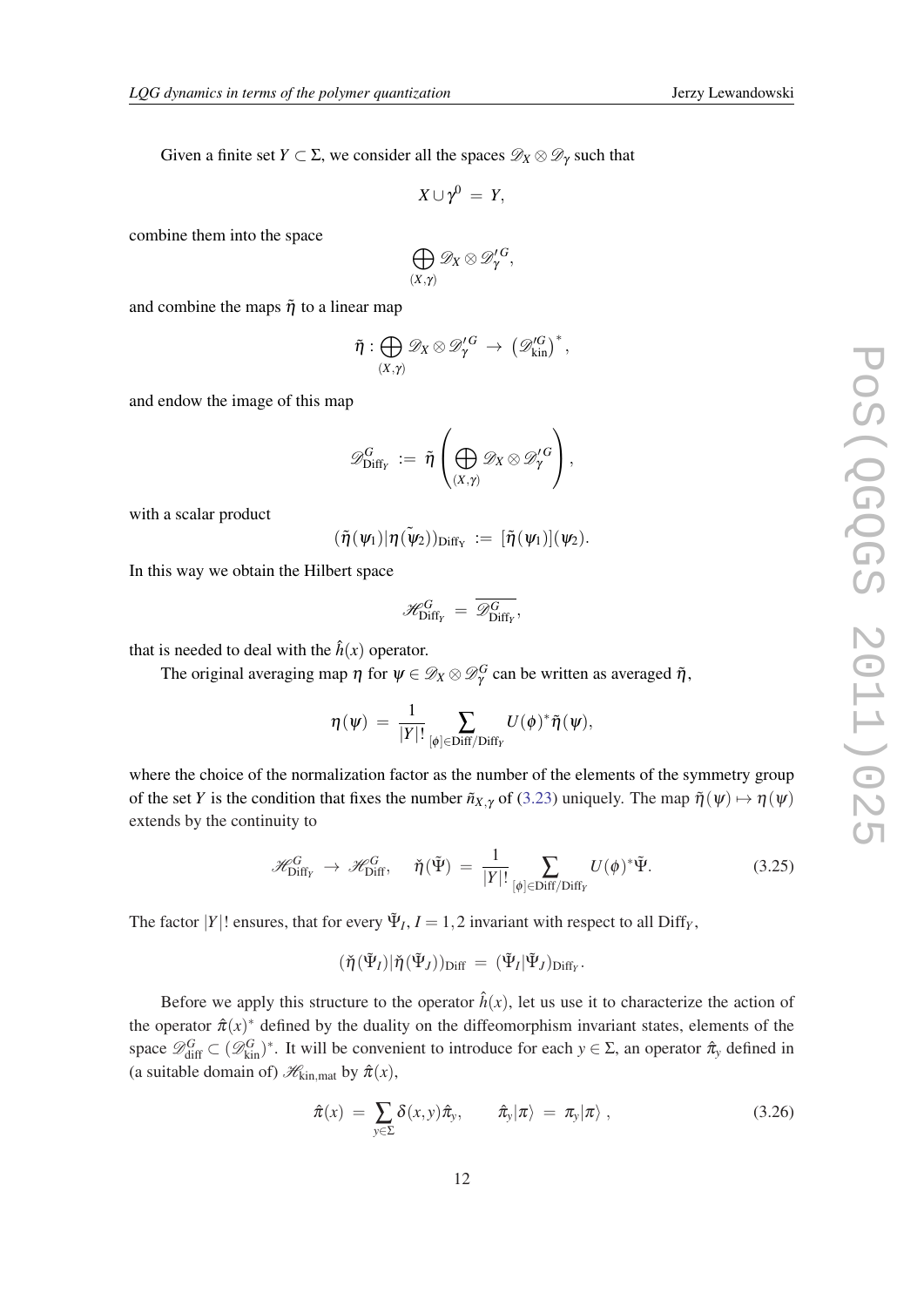<span id="page-12-0"></span>(recall that given  $|\pi\rangle$ , the function  $y \mapsto \pi_y$  is not zero only for a finite set of points *y*). This definition passes by the duality to the (bra) states corresponding to the (ket) states  $|\pi\rangle$  via  $\langle \pi|(|\pi'\rangle)$  :=  $(\pi|\pi')_{\rm kin}$ ,

$$
\hat{\pi}_{y}^{*}\langle\pi| = \pi_{y}\langle\pi|.\tag{3.27}
$$

Next, increasing the level of complexity, consider the action of the operator  $\hat{\pi}^*_y$  in each of the spaces  $\mathscr{D}_{\text{Diff}_Y}^G$ . To begin with

$$
y \notin Y \implies \hat{\pi}_{y}^{*}|_{\mathscr{D}_{\text{Diff}_{Y}}^{G}} = 0.
$$

The elements  $\tilde{\eta}(\langle \pi | \otimes f_{\gamma} \rangle)$  are eigenvectors,

$$
\hat{\pi}_{y}^{*}\tilde{\eta}(\langle\pi|\otimes f_{\gamma}) = \pi_{y}\tilde{\eta}(\langle\pi|\otimes f_{\gamma}).
$$

Finally, to write the action of  $\hat{pi}^*$  $\frac{1}{y}$  in  $\mathcal{H}_{\text{Diff}}^G$ , given

$$
\tilde{\Psi} \in \mathscr{D}^G_{\mathrm{Diff}_\mathrm{Y}}, \quad \text{and} \quad \check{\eta}(\tilde{\Psi}) \, \in \, \mathscr{H}^G_{\mathrm{Diff}}
$$

we have

$$
\hat{\pi}_{\mathbf{y}}^* \check{\eta}(\tilde{\Psi}) = \frac{1}{|Y|!} \sum_{\mathbf{y}' \in Y[\phi_{\mathbf{y}'}]}\hat{\pi}_{\mathbf{y}}^* U(\phi_{\mathbf{y}'})^* \tilde{\Psi} = \frac{1}{|Y|!} \sum_{\mathbf{y}' \in Y[\phi_{\mathbf{y}'}]} U(\phi_{\mathbf{y}'})^* \hat{\pi}_{\mathbf{y}'}^* \tilde{\Psi}
$$
(3.28)

where for every  $y' \in Y$ ,  $[\phi_{y'}]$  runs through the subset of Diff/Diff<sub>*Y*</sub> such that

$$
\phi_{y'}(y) = y'.
$$

For

$$
\tilde{\Psi} = \langle \pi | \otimes \tilde{f},
$$

we have

$$
\hat \pi_{\!\! y}^*\check \eta(\langle \pi|\otimes \tilde f) \,=\, \frac{1}{|Y|!} \sum_{\substack{\textstyle y'\in Y}} \pi_{\!\! y'} \sum_{[\phi_{\!\! y'}]} U(\phi_{\!\! y'})^* \langle \pi|\otimes \tilde f\ .
$$

The result of the action is not any longer an element of  $\mathcal{H}_{diff}^G$ , however the operator  $\hat{\pi}_y$  is well defined in the domain  $\mathscr{D}_{\text{diff}}^G \subset \mathscr{H}_{\text{diff}}^G$  in the following sense

$$
\hat{\pi}_y: \mathscr{D}_{\text{diff}}^G \to (\mathscr{D}_{\text{kin}}^G)^* \,. \tag{3.29}
$$

Now, we are in the position to write down the action of the operator  $\hat{h}(x)$  apparent in the quantum scalar constraint. It is not defined directly in  $\mathcal{H}_{\text{kin,gr}}$ , however it is defined in the spaces  $\mathcal{H}_{\text{Diff}_Y}^G$ . Actually, it is introduced in the opposite order [\[13](#page-18-0), [23](#page-18-0)] than the calculation of the action of  $\hat{\pi}(x)$  was performed above.

First, in each of the spaces  $\mathcal{H}_{\text{Diff}_Y}^G$  and for every  $y \in \Sigma$  the operator  $\hat{h}_y$  is defined as a self-adjoint operator. The operator is identically zero unless  $y \in Y$ ,

$$
y \notin Y \implies \hat{h}_y|_{\mathscr{H}_{\text{Diff}_Y}^G} = 0.
$$

By the linearity,  $\hat{h}_y$  is extended to the span

$$
\text{Span}\left(\mathcal{H}_{\text{Diff}_{Y}}^{G} : Y \subset \Sigma, |Y| < \infty\right) \subset \left(\mathcal{D}_{\text{kin}}^{G}\right)^{*}.\tag{3.30}
$$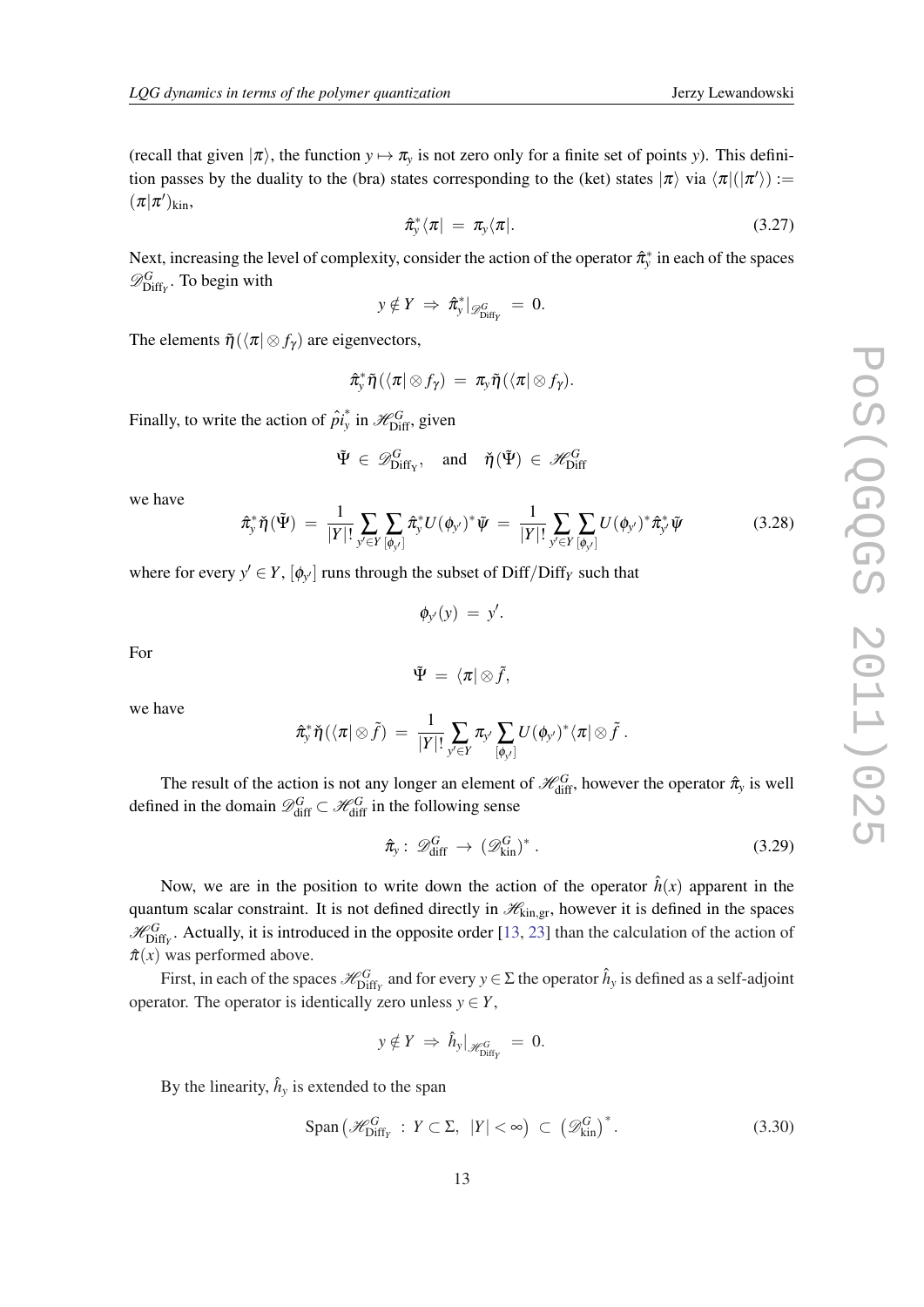<span id="page-13-0"></span>For different points the operators commute,

$$
y \neq y' \Rightarrow [\hat{h}_y, h_{y'}] = 0. \tag{3.31}
$$

The map  $y \mapsto \hat{h}_y$  is diffeomorphism invariant in the sense that for every diffeomorphism  $\phi$  ∈Diff and its (dual) action  $U(\phi)^*$  in the subset [\(3.30](#page-12-0)) of  $(\mathscr{D}_{\text{kin}}^G)^*$  we have

$$
\hat{h}_{\phi^{-1}(y)}U(\phi)^* = U(\phi)^*\hat{h}_y.
$$

The action of  $\hat{h}_y$  is  $\mathcal{H}_{\text{Diff}}^G$  is defined by the analogy to [\(3.28](#page-12-0)), that is given

$$
\tilde{\Psi} \in \mathscr{D}^G_{\mathrm{Diff}_\mathrm{Y}}, \quad \text{and} \quad \check{\eta}(\tilde{\Psi}) \in \mathscr{H}^G_{\mathrm{Diff}}
$$

we have

$$
\hat{h}_y \check{\eta}(\tilde{\Psi}) = \frac{1}{|Y|!} \sum_{y' \in Y[\phi_{y'}]} \hat{h}_y U(\phi_{y'})^* \tilde{\psi} = \frac{1}{|Y|!} \sum_{y' \in Y[\phi_{y'}]} U(\phi_{y'})^* \hat{h}_{y'} \tilde{\psi}
$$

where the notation is the same as in  $(3.28)$  $(3.28)$ 

# **3.3.2** The  $exp(\int d^3x \hat{\varphi}(x)\hat{h}(x))$  operator

We can turn now, to the introduction of an operator  $exp(i \int d^3x \hat{\varphi}(x) \hat{h}(x))$ . For every of the spaces  $\mathscr{H}_{\text{Diff}_Y}^G$  there is a basis of simultaneous eigenvectors of the operators  $\hat{h}_y$  and  $\hat{\pi}_y$ ,  $y \in \Sigma$ . We choose a one, and denote its elements by  $\langle \pi | \otimes \langle h, \alpha | \rangle$  where

$$
h: y \mapsto h_y, \qquad \pi: y \mapsto \pi_y
$$

are functions of finite supports such that

$$
\hat{h}_y \langle \pi | \otimes \langle h, \alpha | = h_y \langle \pi | \otimes \langle h, \alpha |, \quad \hat{\pi}_y \langle \pi | \otimes \langle h, \alpha | = \pi_y \langle \pi | \otimes \langle h, \alpha | \tag{3.32}
$$

and  $\alpha$  is an extra label. We define (compare with [\(2.4\)](#page-5-0))

$$
e^{i\int d^3x\hat{\varphi}(x)\hat{h}(x)}\langle\pi|\otimes\langle h,\alpha| = |\langle\pi+h|\otimes\langle h,\alpha|.
$$

That defines an operator in each of the spaces  $\mathcal{H}_{\text{Diff}_Y}$  and in the span which is the direct (orthogonal) sum ([3.30\)](#page-12-0)

This operator is unitary,

$$
\left(e^{i\int d^3x \hat{\varphi}(x)\hat{h}(x)}\right)^{\dagger} = e^{-i\int d^3x \hat{\varphi}(x)\hat{h}(x)},\tag{3.33}
$$

where the right hand side is defined by

$$
e^{-i\int d^3x \phi(x)\hat{h}(x)} \langle \pi | \otimes \langle h, \alpha | = \langle \pi - h | \otimes \langle h, \alpha |.
$$

The operator is diffeomorphisms invariant,

$$
U(\phi)^* e^{i \int d^3 x \phi(x) \hat{h}(x)} = e^{i \int d^3 x \phi(x) \hat{h}(x)} U(\phi)^*.
$$
 (3.34)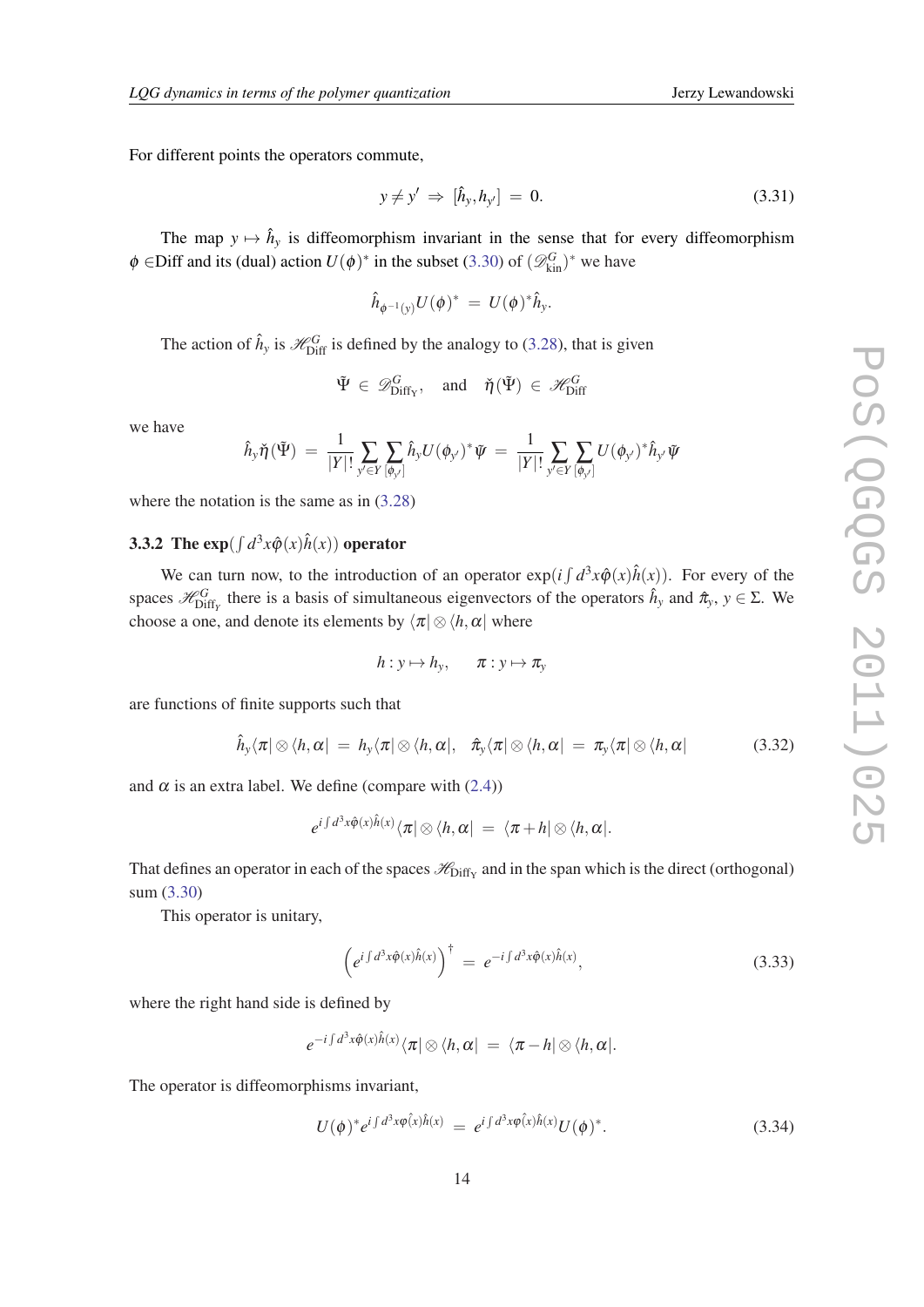<span id="page-14-0"></span>Finally, to define this operator in  $\mathscr{H}_{\text{Diff}}^G$ , for every  $\tilde{\Psi} \in \mathscr{H}_{\text{Diff}_Y}$  and the corresponding  $\check{\eta}(\tilde{\Psi}) \in$  $\mathscr{H}_{\mathrm{Diff}}^{G}$  we write

$$
e^{i\int d^3x \hat{\varphi}(x)\hat{h}(x)}\check{\eta}(\tilde{\Psi}) := \frac{1}{|Y|} \sum_{[\phi]\in \text{Diff}/\text{Diff}_Y} e^{i\int d^3x \hat{\varphi}(x)\hat{h}(x)} U(\phi)^*\tilde{\Psi}.
$$
 (3.35)

Indeed, we can always do it, but is the right hand side again an element of the Hilbert space  $\mathscr{H}_{\rm Diff}^G$ ? The answer is affirmative due to the diffeomorphism invariance, namely, it follows that

> $e^{i\int d^3x \hat{\varphi}(x)\hat{h}(x)}\breve{\eta}(\tilde{\Psi}) \ = \ \breve{\eta}(e^{i\int d^3x \hat{\varphi}(x)\hat{h}(x)}\tilde{\Psi}) \ \in \ \mathscr{H}_{\mathrm{Di}}^G$  $(3.36)$

The extension by the linearity and continuity provides a unitary operator

$$
e^{i\int d^3x \hat{\varphi}(x)\hat{h}(x)} : \mathcal{H}_{\text{Diff}}^G \to \mathcal{H}_{\text{Diff}}^G
$$

for which the property ([3.33\)](#page-13-0) still holds.

Now, it is not hard to check, that our operator (3.36) does satisfy the desired property, namely for every  $\Psi \in \mathcal{H}_{\text{Diff}}^G$ ,

$$
e^{-i\int d^3x \hat{\varphi}(x)\hat{h}(x)} \left(\hat{\pi}(y) - \hat{h}(y)\right) e^{i\int d^3x \hat{\varphi}(x)\hat{h}(x)} \Psi = \hat{\pi}(y) \Psi \in \left(\mathscr{D}_{\text{Diff}}^G\right)^*.
$$
 (3.37)

#### 3.3.3 Solutions, Dirac observables, dynamics

The quantum scalar constraint

$$
(\hat{\pi}(x) - \hat{h}(x))\Psi = 0 \tag{3.38}
$$

is equivalent to

$$
\hat{\pi}(x)e^{-i\int d^3x\hat{\varphi}(x)\hat{h}(x)}\Psi = 0.
$$

Moreover, the condition on the Dirac observable

$$
[\hat{\pi}(x) - \hat{h}(x), \hat{\mathcal{O}}] = 0
$$

is equivalent to

$$
[\hat{\pi}(x),\ e^{-i\int d^3x \hat{\varphi}(x)\hat{h}(x)}\hat{\mathscr{O}}e^{i\int d^3x \hat{\varphi}(x)\hat{h}(x)}]\ =\ 0\ .
$$

In  $\mathcal{H}_{\text{Diff}}^G$ , solutions to the equation

$$
\hat{\pi}(x)\Psi'~=~0
$$

set the subspace given by

$$
\overline{\eta\left(|0\rangle\otimes\bigoplus_{\gamma}\mathscr{D}_{\gamma}'^G\right)}\ =\ \mathscr{H}_{\mathrm{Diff},\mathrm{gr}}^G,
$$

that is the subspace of states independent of  $\varphi$ . Hence, solutions to the quantum scalar (and the Gauss) constraint are

$$
\mathcal{H}_{\text{Diff}}^G \ni \Psi = e^{i \int d^3 x \hat{\varphi}(x) \hat{h}(x)} \Psi', \qquad \Psi' \in \mathcal{H}_{\text{Diff,gr}}^G. \tag{3.39}
$$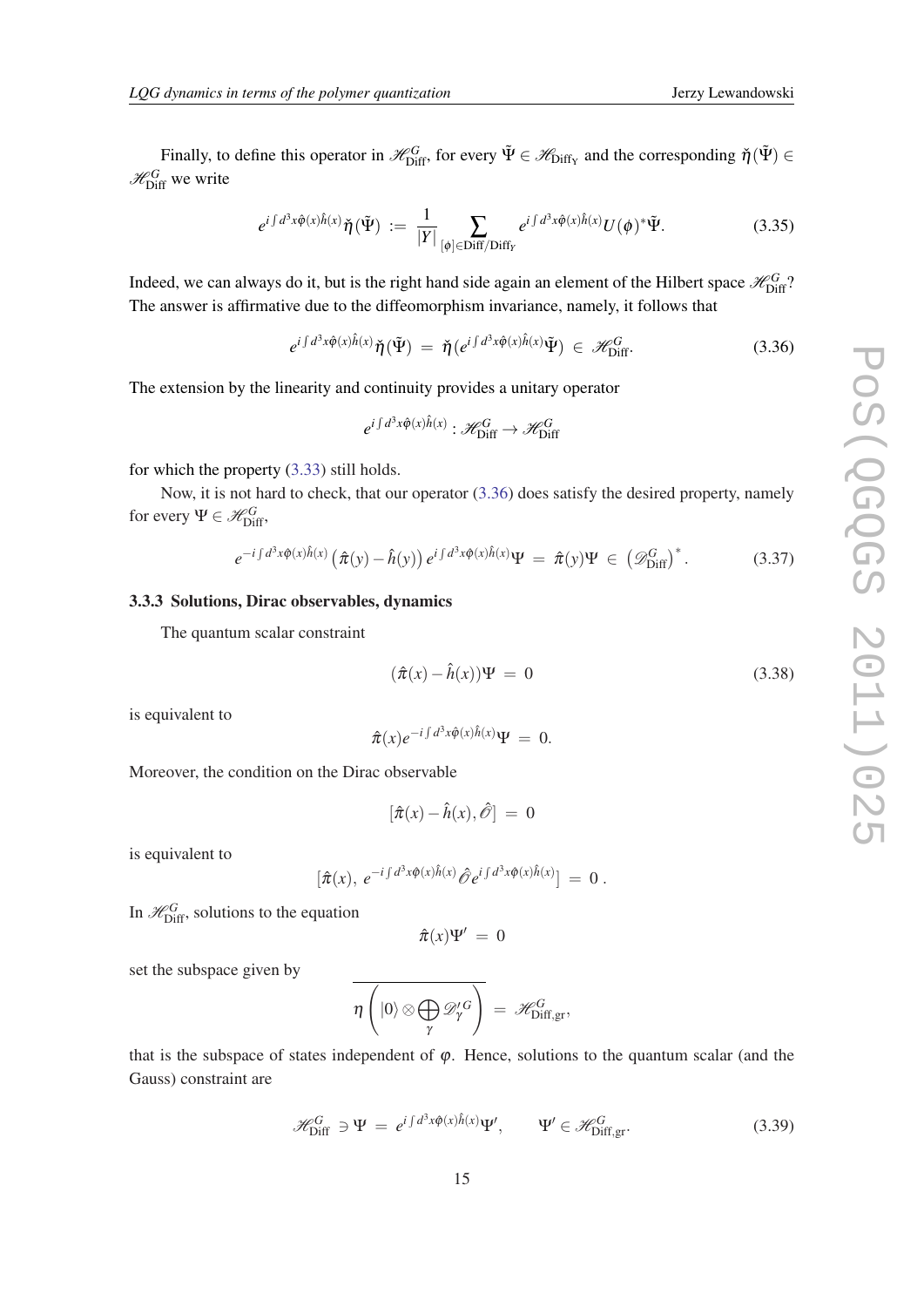Denote the subspace they set by

$$
\mathcal{H}_{\text{phys}} \subset \mathcal{H}_{\text{Diff}}^G. \tag{3.40}
$$

A Dirac observable is every operator

$$
e^{i\int d^3x \hat{\varphi}(x)\hat{h}(x)}\hat{L}e^{-i\int d^3x \hat{\varphi}(x)\hat{h}(x)},\tag{3.41}
$$

defined in  $\mathscr{H}_{\text{phys}}$  by an operator  $\hat{L}$  defined in  $\mathscr{H}_{\text{Diff,gr}}^G$ . Another observable can be defined from the operators  $\hat{\pi}(x)$ , for example

 $\int d^3x \hat{\pi}(x)$ 

however,

$$
\hat{\pi}(x)|_{\mathscr{H}_{\text{phys}}} = \hat{h}(x)|_{\mathscr{H}_{\text{phys}}}
$$

and  $\hat{h}(x)$  is defined in  $\mathcal{H}_{\text{Diff,gr}}^G$ . Our map [\(3.36](#page-14-0)) can be generalized to a family of maps corresponding to the transformation  $\phi \mapsto \phi + \tau$ ,  $\tau \in \mathbb{R}$ . For every  $\tau$  the transformation should amount to a transformation

$$
e^{i\int d^3x\tau \hat{h}(x)} : \mathcal{H}_{\text{Diff}}^G \to \mathcal{H}_{\text{Diff}}^G,\tag{3.42}
$$

where the operator has to be defined. To define the operator  $exp(i \int d^3x \tau \hat{h}(x))$  we repeat the construction that lead us to the operator  $exp(i \int d^3x \hat{\varphi} \hat{h}(x))$ , with the starting point

$$
e^{i\int d^3x \tau \hat{h}(x)}\langle \pi|\otimes \langle h, X, \gamma^0, \alpha| = e^{i\sum_x h_x} \langle \pi|\otimes \langle h, X, \gamma^0, \alpha|.
$$

As expected, the operator preserves the space of solutions

$$
e^{i\int d^3x\tau \hat{h}(x)}\left(\mathcal{H}_{\text{phys}}\right) = \mathcal{H}_{\text{phys}}
$$

and defines therein the dynamics.

## 4. Summary and seeds of a new idea

The first conclusion is that a quantization of the scalar field whose existence and suitable properties were assumed in [\[13](#page-18-0)] exists, and an example is the polymer quantization. Furthermore, it is shown explicitly, that as argued in [\[13](#page-18-0)], the theory is equivalent to the quantum theory in the Hilbert space  $\mathcal{H}_{\textrm{Diff,gr}}^{G}$  of diffeomorphism invariant states of the gravitational degrees of freedom only, with the dynamics defined by the physical Hamiltonian

$$
\hat{h}_{\text{phys}} = \int d^3x \hat{h}(x), \tag{4.1}
$$

where  $\hat{h}(x)$  is a quantization of the classical solution for  $\pi(x)$ 

$$
\pi(x) = h(x)
$$

following from the constraints. In this way, the current work completes the derivation of the model already formulated in [[13\]](#page-18-0). Technically, we have implemented in detail the diffeomorphism averaging for loop quantum gravity states of geometry coupled with the polymer states of scalar field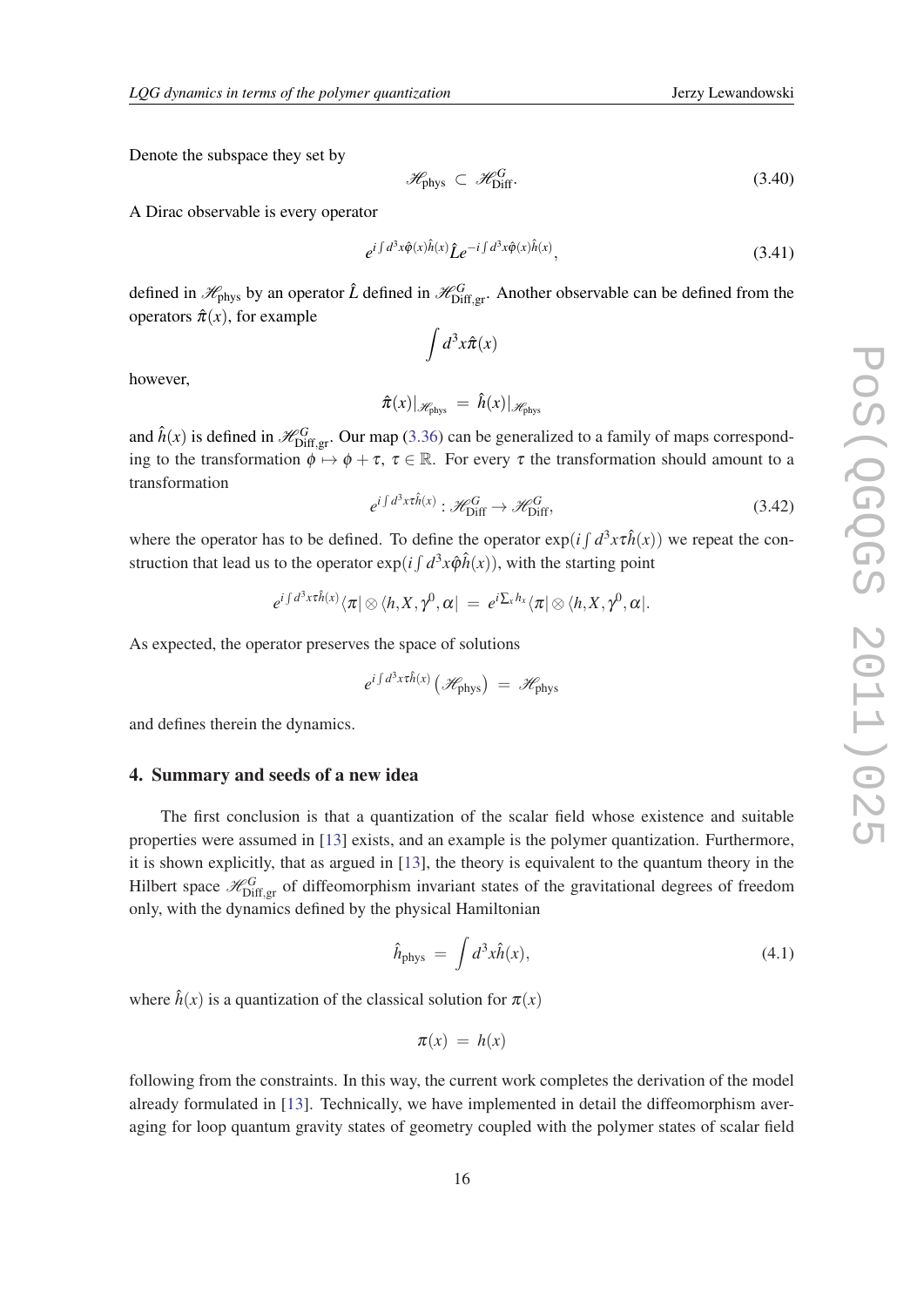and discussed the general structure of the operators emerging in the scalar constraints. Mathematically, the physically relevant part of the Hilbert space  $\mathcal{H}_{\text{Diff}}^G$  is contained in the so called habitat space introduced in [\[24](#page-18-0)]. This is a new application of the habitat framework which may be useful for various technical questions.

Secondly, it turns out, that in the framework of the polymer quantization of the scalar field, the Hilbert space  $\mathcal{H}_{\text{phys}}$  of the physical states, solutions to the quantum constraints, is a subspace of the Hilbert space of solutions to the diffeomorphism constraint,

$$
\mathscr{H}_{\text{phys}} \subset \mathscr{H}_{\text{Diff}}^G.
$$

Therefore, more structure is at our disposal, than only the physical states themselves. This advantage is not only estetic. It also gives a clue for quite promising development of the theory. We explain this below.

The classical constraints for the massless field coupled to gravity are

$$
C(x) = C^{\rm gr}(x) + \frac{1}{2} \frac{\pi^2(x)}{\sqrt{q(x)}} + \frac{1}{2} q^{ab}(x) \phi_{,a}(x) \phi_{,b}(x) \sqrt{q(x)}, \tag{4.2}
$$

$$
C_a(x) = C_a^{\rm gr}(x) + \pi(x)\phi_{,a}(x). \tag{4.3}
$$

where  $q_{ab}$  is the 3-metric tensor induced on a 3-slice of spacetime  $C^{gr}$  is the gravitational field part of the scalar constraint, and  $C_a^{\text{gr}}$  is the gravitational part of the vector constraint.

The scalar constraint  $C(x)$  can be replaced by  $C'(x)$  (deparametrized scalar constraint):

$$
C'(x) = \pi^2(x) - h^2(x), \tag{4.4}
$$

$$
h_{\pm} := \sqrt{-\sqrt{q}C^{\rm gr} + / -\sqrt{q}\sqrt{(C^{\rm gr})^2 - q^{ab}C^{\rm gr}_a C^{\rm gr}_b}}.
$$
\n(4.5)

The sign  $\pm$  in  $h_{\pm}$  is  $+$  in the part of the phase space at which

$$
\pi^2 \ge \phi_{,a}\phi_{,b}q^{ab}\det q,\tag{4.6}
$$

for example in the neighborhood of the homogeneous solutions.

The sign  $\pm$  in  $h_{\pm}$  is  $-$ , on the other hand, in the part of the phase space at which

$$
\pi^2 \le \phi_{,a}\phi_{,b}q^{ab}\det q. \tag{4.7}
$$

Each of the cases (4.6,4.7) consists of two in cases,

$$
\pi(x) = +h_{\pm}(x)
$$
, or  $\pi(x) = -h_{\pm}(x)$ . (4.8)

A natural first goal [[13](#page-18-0)], was to restrict the quantization to the case (4.6) and positive  $\pi$ , and quantize the theory for the part of the phase space which contains expanding homogeneous solutions. Now, the formulation of the current paper allows an attempt to unify the theory to the both cases (4.6) and (4.7) the both cases (4.8). Indeed, we can accommodate in the Hilbert space  $\mathcal{H}_{\text{Diff}}^G$  simultaneously quantum solutions to each of the cases. To this end, one has to implement the construction presented in the current paper for each of the following 4 cases

$$
\hat{h}(x) = \hat{h}_+(x), -\hat{h}_+(x), \hat{h}_-(x), -\hat{h}_-(x).
$$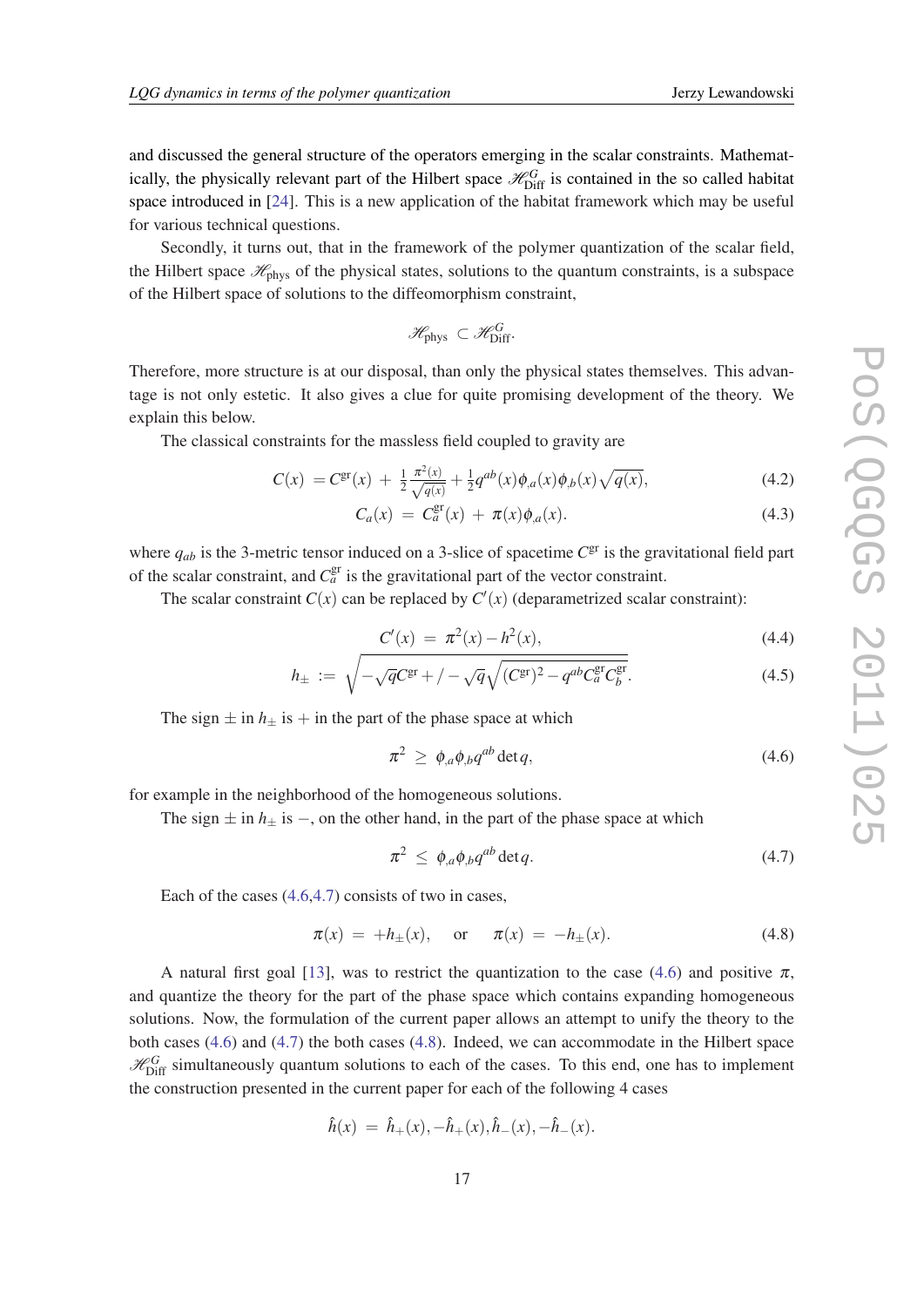<span id="page-17-0"></span>The result will be four subspaces

$$
\mathscr{H}_{\text{phys}++}, \ \mathscr{H}_{\text{phys}--}, \ \mathscr{H}_{\text{phys}+-}, \ \mathscr{H}_{\text{phys}--} \ \subset \ \mathscr{H}_{\text{Diff}}^G.
$$

They span the total space of solutions

$$
\mathscr{H}_{\text{phys}}\ =\ \text{Span}(\mathscr{H}_{\text{phys}++},\ \mathscr{H}_{\text{phys}--},\ \mathscr{H}_{\text{phys}+-},\ \mathscr{H}_{\text{phys}--})\ \subset\ \mathscr{H}_{\text{Diff}}^G.
$$

The space is endowed with the evolution induced by the transformation

 $\varphi \mapsto \varphi + \tau.$ 

Whether this is it, or more input is needed is an open question. In any case, certainly, this framework takes us beyond the state of art.

#### 5. Acknowledgements

We benefited a lot from comments of Andrea Dapor, Paweł Duch and Hanno Sahlmann. This work was partially supported by the grant of Polish Ministerstwo Nauki i Szkolnictwa Wyższego nr N N202 104838 and by the grant of Polish Narodowe Centrum Nauki nr 2011/02/A/ST2/00300.

#### References

- [1] T. Thiemann (2007) Modern Canonical Quantum General Relativity, *Cambridge University Press, Cambridge*
- [2] C. Rovelli (2004) Quantum Gravity, *Cambridge University Press, Cambridge*
- [3] R. Gambini, J. Pullin (1996) Loops, Knots, Gauge Theories and Quantum Gravity, *Cambridge University Press, Cambridge*
- [4] A. Ashtekar, J. Lewandowski (2004) Background independent quantum gravity: a status report, *Class. Quantum Grav.* 21, R53
- [5] A. Ashtekar, J. Lewandowski (2001) Relation between polymer and Fock excitations, *Class. Quantum Grav.* 18, L117
- [6] A. Ashtekar, H. Sahlmann, J. Lewandowski (2003) Polymer and Fock representation for a scalar field, *Class. Quantum Grav.* 20, L11
- [7] T. Thiemann (1998) Kinematical Hilbert spaces for fermionic and Higgs quantum field theories, *Class. Quantum Grav.* 15, 1487
- [8] W. Kamiński, J. Lewandowski, M. Bobieński (2006) Background independent quantizations: the scalar field I, *Class. Quantum Grav.* 23, 2761
- [9] W. Kaminski, J. Lewandowski, A. Okołów (2006) Background independent quantizations: the scalar ´ field II, *Class. Quantum Grav.* 23, 5547
- [10] C. Rovelli, L. Smolin (1993) The physical hamiltonian in non-perturbative quantum gravity, *Phys. Rev. Lett.* 72, 446
- [11] J. D. Brown, K. V. Kuchar (1995) Dust as a standard of space and time in canonical quantum gravity, *Phys. Rev. D* 51, 5600